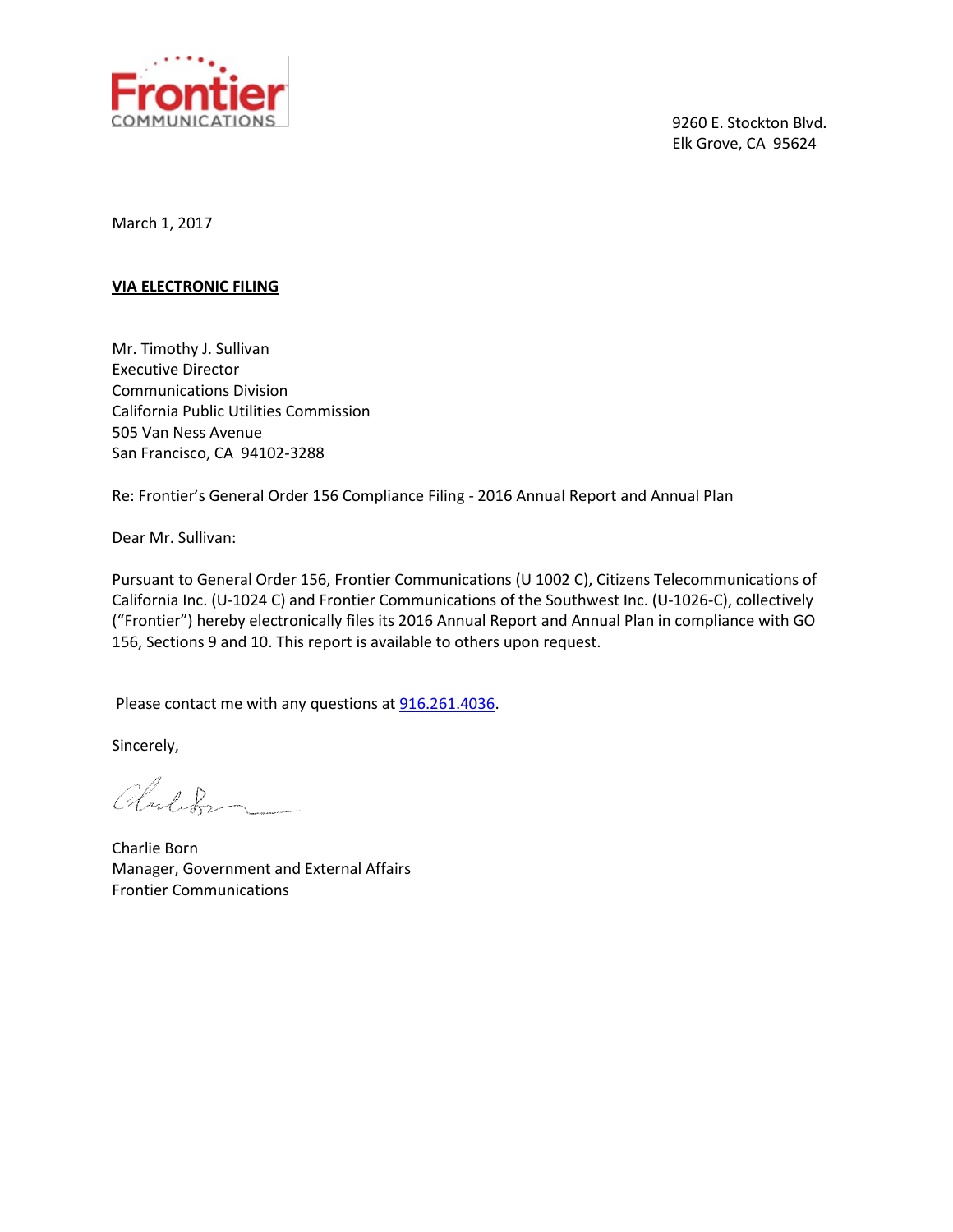

# **2016 ANNUAL REPORT AND ANNUAL PLAN**

## **WOMEN, MINORITY, DISABLED VETERAN, AND LGBT OWNED BUSINESS ENTERPRISE**

# **California Public Utilities Commission March 1, 2017**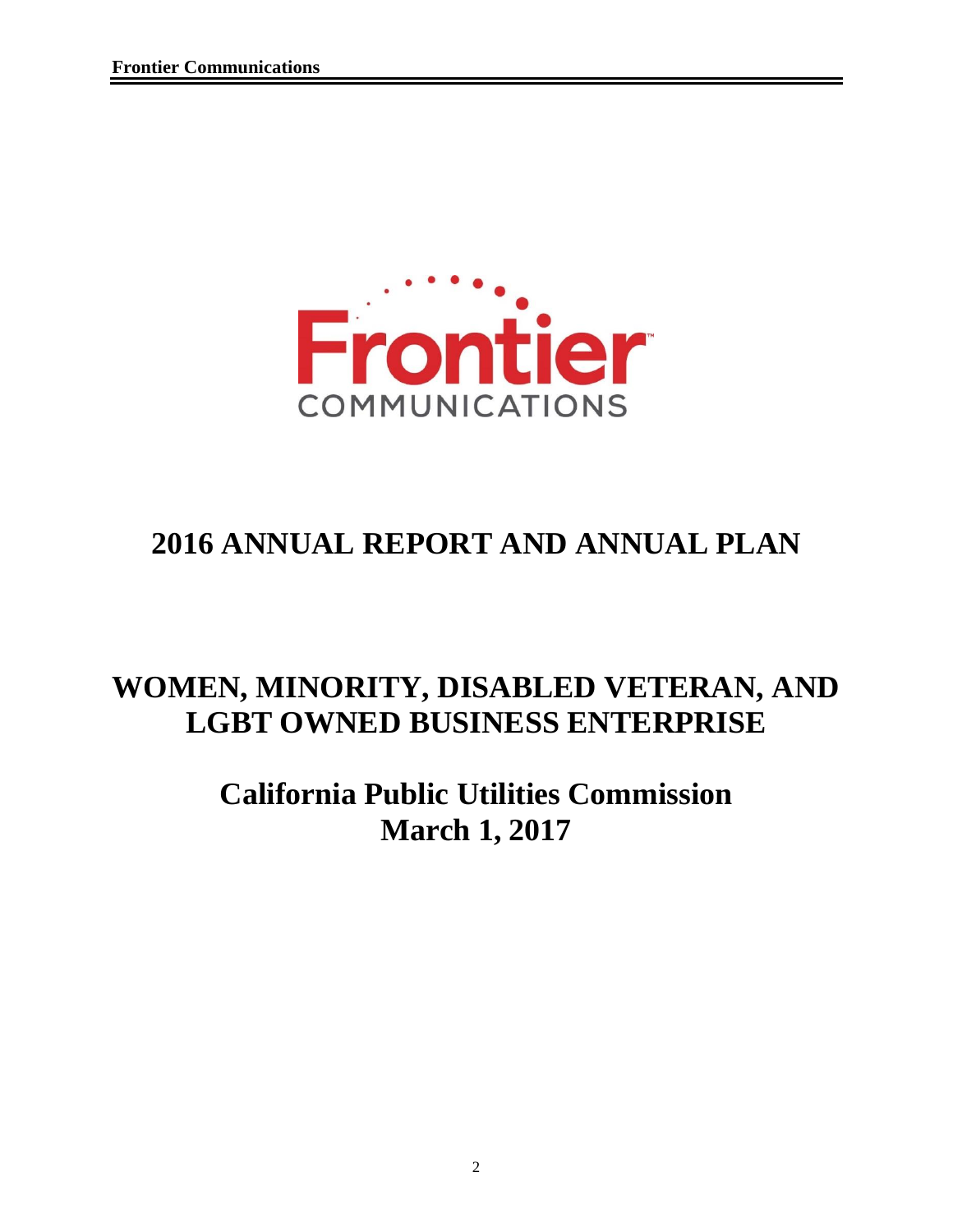

## 2016 ANNUAL REPORT AND ANNUAL PLAN

#### **TABLE OF CONTENTS Section No.**

#### **Introduction**

- **9.1.1** Description of WMDVLGBTBE Program Activities During the Previous Calendar Year
- **9.1.2** WMDVLGBTBE Annual Results by Ethnicity
- **9.1.2** WMDVLGBTBE Direct Procurement by Product and Service Categories
- **9.1.2** WMDVLGBTBE Subcontractor Procurement by Product and Service Categories
- **9.1.2** WMDVLGBTBE Procurement by Standard Industrial Categories
- **9.1.2** Number of WMDVLGBTBE Suppliers and Revenue Reported to the Clearinghouse
- **9.1.2** Description of Number of WMDVLGBTBE Suppliers with California Majority Workforce
- **9.1.3** WMDVLGBTBE Program Expenses
- **9.1.4** Description of Progress in Meeting or Exceeding Set Goals
- **9.1.4** WMDVLGBTBE Results and Goals
- **9.1.5** Description of Prime Contractor Utilization of WMDVLGBTBE Subcontractors
- **9.1.5** Summary of Prime Contractor Utilization of WMDVLGBTBE Subcontractors
- 9.1.6 A List of WMDVLGBTBE Complaints Received and Current Status
- 9.1.7 Description of Efforts to Recruit WMDVLGBTBE Suppliers in Low Utilization Categories
- **9.1.11** WMDVLGBTBE Fuel Procurement

#### **Annual Plan**

- **10.1.1** WMDVLGBTBE Annual SHORT, MID, AND LONG-TERM Goals
- **10.1.2** Description of WMDVLGBTBE Planned Program Activities for the Next Calendar Year
- **10.1.3** Plans for Recruiting WMDVLGBTBE Suppliers in Low Utilization Areas
- **10.1.4** Plans for Recruiting WMDVLGBTBE Suppliers Where Unavailable
- **10.1.5** Plans for Encouraging Prime Contractors to Subcontract WMDVLGBTBE Suppliers
- **10.1.6** Plans for Complying with WMDVLGBTBE Program Guidelines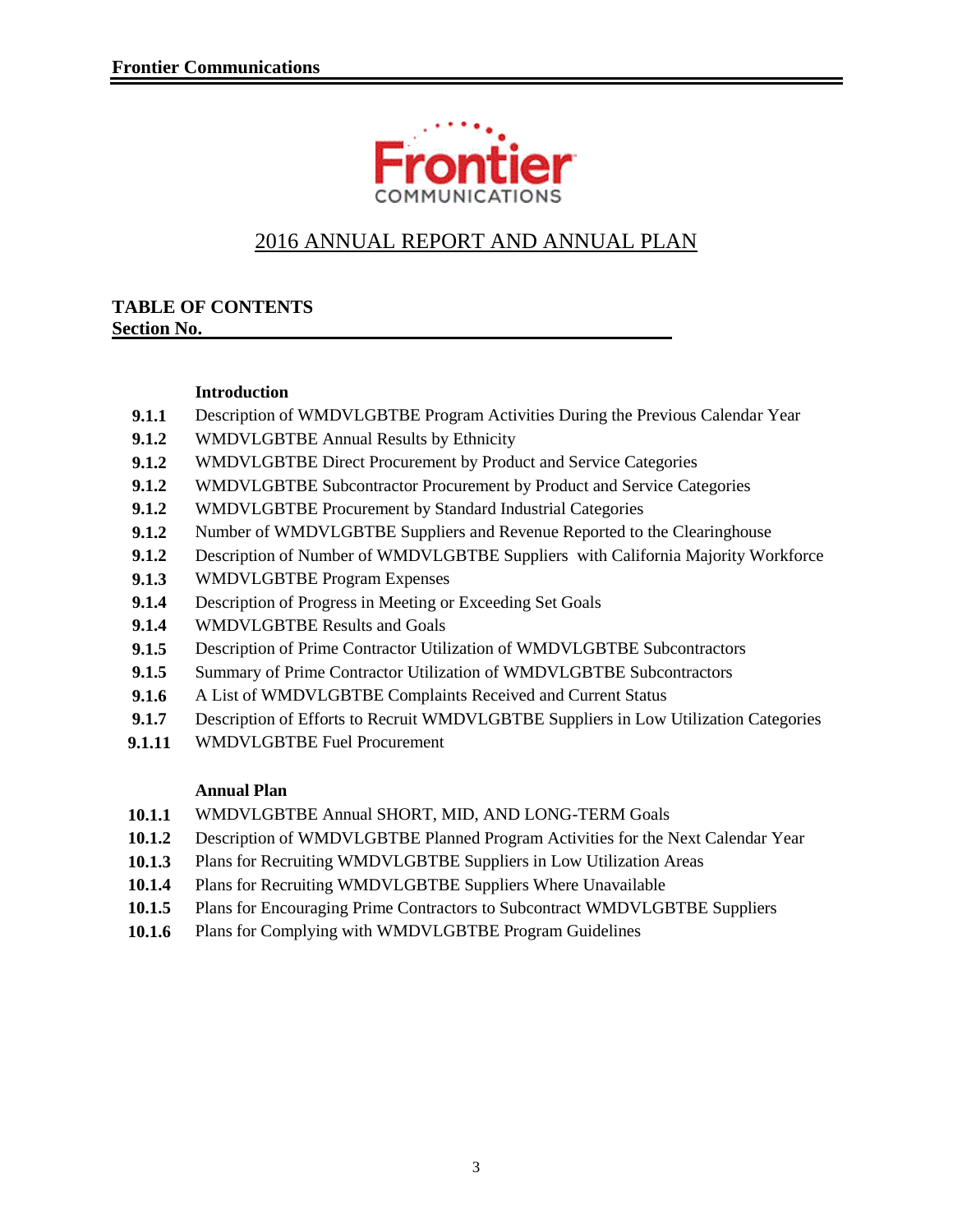#### INTRODUCTION

Frontier Communications (U 1002 C), Citizens Telecommunications of California Inc. (U-1024 C) and Frontier Communications of the Southwest Inc. (U-1026-C), collectively ("Frontier") submits this 2016 Annual Report and Annual Plan in compliance with GO 156, Sections 9 and 10. Section 9 of the California Public Utilities Commission's (CPUC) General Order 156 requires utilities to electronically file an annual report discussing ten topics. Section 10 of GO 156 requires utilities to discuss its plans to increase the following reporting year expenditures. The 2016 Annual Report presents Frontier's supplier diversity activities and results for the period of January 1, 2016 through December 31, 2016.

Frontier has had a transformational year in 2016 as we acquired the Verizon wireline operations effective April 1, 2016. The 2016 report includes all legal entities above.

Frontier's 2016 Annual Report combines Frontier's three legal local exchange affiliate companies, which includes the acquired Verizon Company in order to reflect Frontier's total California performance in the program.

Frontier's senior and executive management at the corporate, regional and local levels have made supplier diversity a business imperative. Frontier is committed to work towards achieving the results and participation levels that meet or exceed the goals set forth by the CPUC.

In the following sections of this report, Frontier discusses each topic in Sections 9.1.1 through 9.1.11.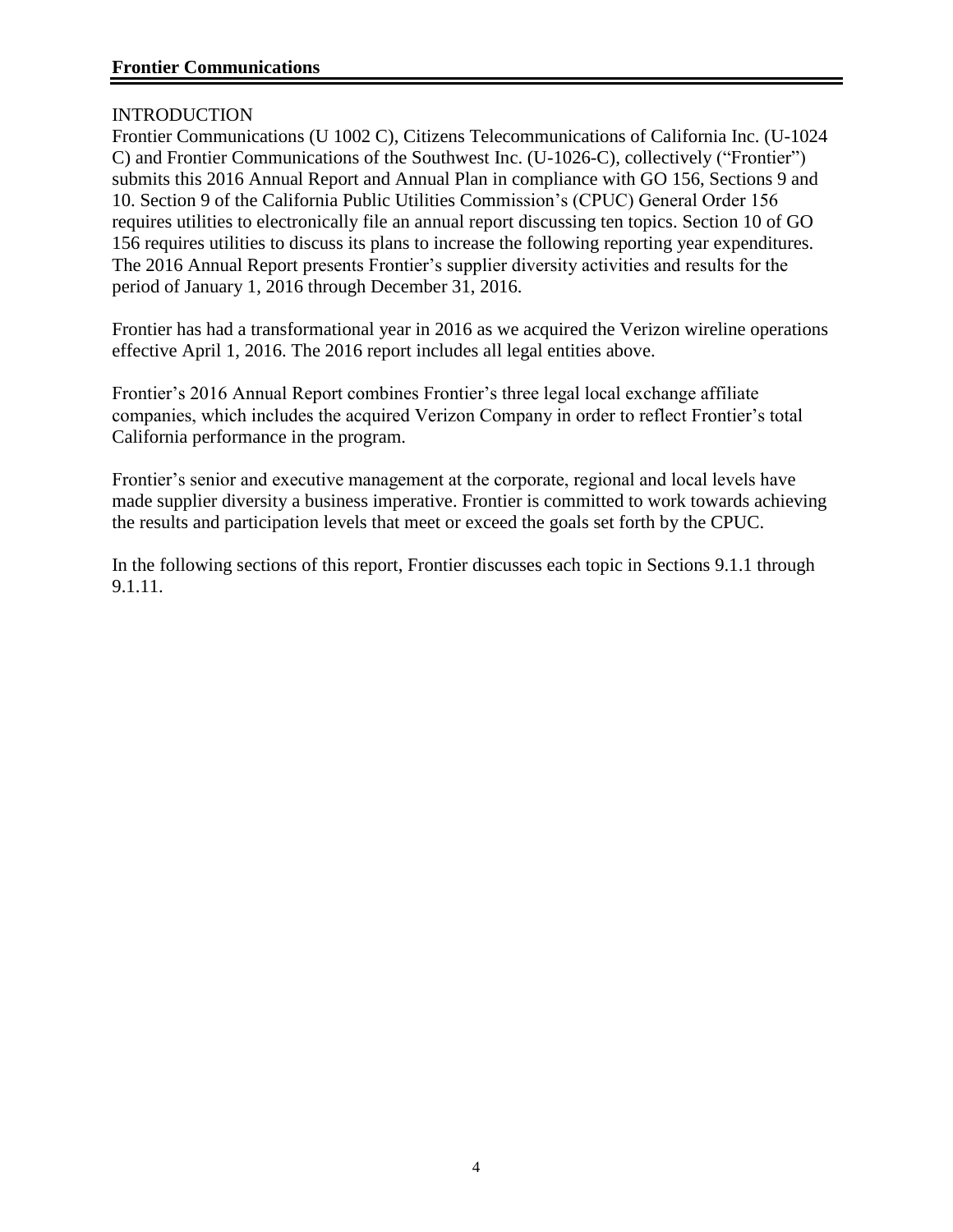#### **9.0 2016 ANNUAL REPORT**

#### **9.1.1 A DESCRIPTION OF WMDVBE PROGRAM ACTIVITIES ENGAGED IN DURING THE PREVIOUS CALENDAR YEAR.**

On April 1, 2016, Frontier finalized acquisition and integration of Verizon California's wireline business and launched its new supplier diversity program. Frontier's California operations team, in alignment with our strategic sourcing organization, have taken significant steps to improve our supplier diversity program. We have communicated the importance of supplier diversity to California employees, made improvements and investments in our technology, reporting capabilities, community outreach, and we have also added additional senior leadership to our team.

#### **INTERNAL PROGRAM ACTIVITIES.**

Below are some of the highlights from 2016:

- Frontier's President and Chief Executive Officer, Daniel J. McCarthy, communicated Frontier's commitment to supplier diversity and its importance to our business. The message is included on the Frontier public-facing website. A link to this communication can be found here: [Link.](https://frontier.com/~/media/pages/suppliersSite/pdf/Supplier%20Diversity.ashx?la=en)
- Frontier continued its commitment to supplier diversity by communicating the importance of and how to include diverse suppliers in the sourcing process to California employees with operations and purchasing responsibilities. Frontier's senior leadership issued multiple communications outlining the importance of and our commitment to supplier diversity.
- To further our commitment to supplier diversity, we added a director of supplier diversity to our supply chain organization. The director provided senior leadership to our program, cultivated best in class processes within the region, and worked with small and diverse business to improve opportunities to contract with Frontier.
- Training sessions were held with our supply chain organization to ensure employees understand supplier diversity is a formal part of our sourcing program and the benefits of involving diverse suppliers in our supply chain.
- We have continued to make significant investments in technology to improve our ability to register and monitor suppliers in our online strategic sourcing portal. The sourcing team has also created detailed spend analytics which allow us to monitor key contracting opportunities and trends on a monthly basis to actively manage improvements in our program.
- The Frontier Communications National Diversity & Inclusion Counsel was formed with corporate leaders across the business. This is a cross-functional team that supports the company's diversity program and ensures diverse hiring practices are taking place across the entire enterprise. The group will meet on a regular basis to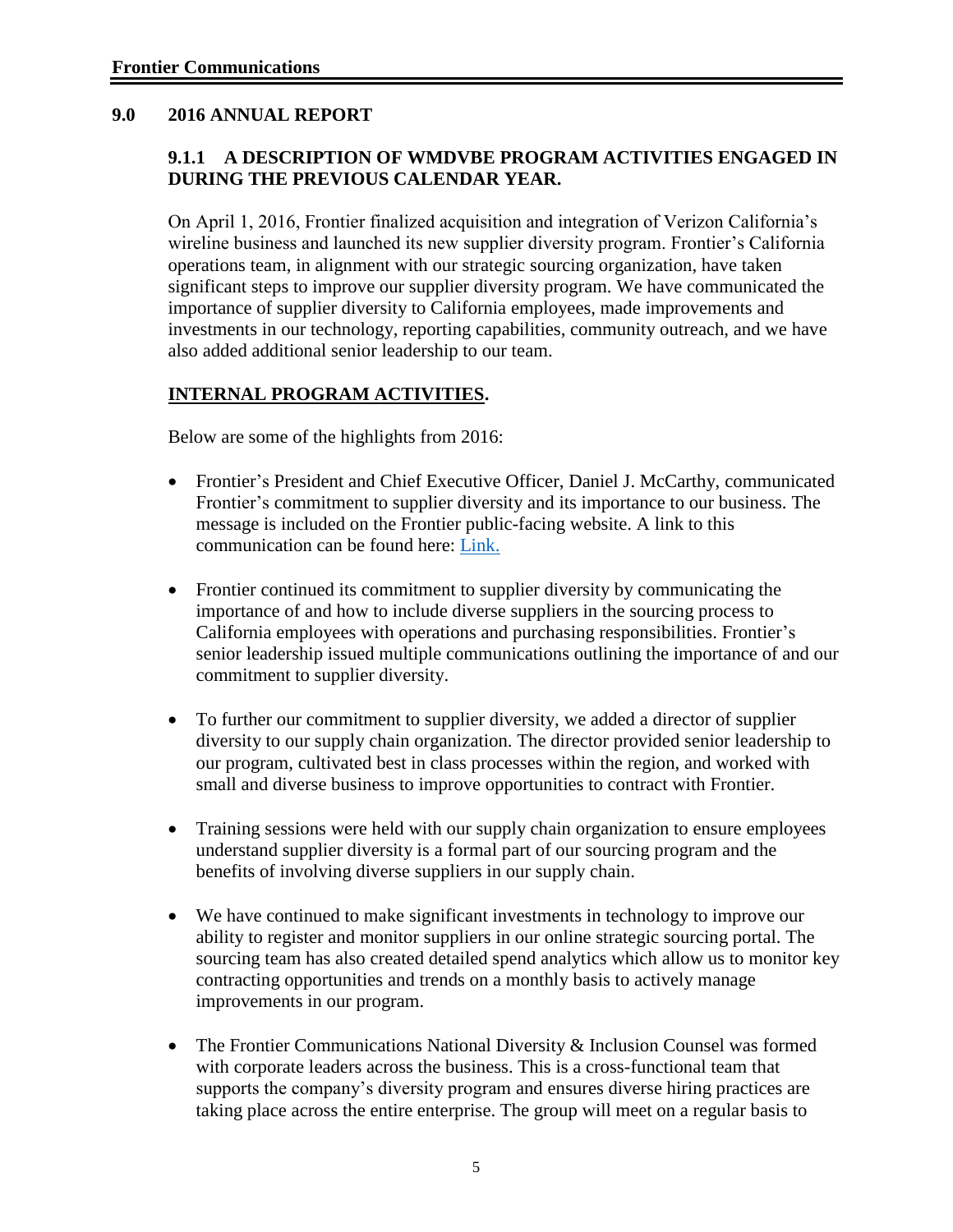track key program activities, discuss best practices, and develop action plans to implement them.

- The Frontier sourcing team performed a detailed evaluation of spend to identify goods and services that are coming up for bid to ensure that we are focused on areas where we can make an impact.
- We implemented group and individual diverse spending goals in order to drive utilizations of diverse suppliers by building these metrics into our performance evaluations.
- To further develop our program, we have created detailed spend analytics that categorizes vendors and spend and allows users to identify top areas of opportunity. We have built out a robust calendar of sourcing opportunities that is reviewed at least quarterly by program leadership to ensure diverse suppliers are included in spend opportunities.

### **EXTERNAL PROGRAM ACTIVITIES.**

- Frontier continued to encourage its prime suppliers to include WMDVLGBTBEs in their subcontracting activities and report on their results. We encouraged our vendors to report Tier 2 spend on a quarterly basis. The implementation of technology has dramatically increased our visibility and control over the program. As a result, Frontier experienced significant improvements in Tier 2 tracking and reporting.
- Frontier launched its public-facing supplier diversity landing page that highlights our commitment to supplier diversity and shares information about Frontier's program with potential suppliers, customers, and investors. A link to the website can be found here: [Link.](https://frontier.com/suppliers/supplier-diversity)

The following are some of the matchmaking sessions and events Frontier sponsored or participated in across the state.

- Frontier sponsored and held an outside plant construction matchmaking event at the CPUC Small Business Expo and Matchmaking Fair in Fresno. Frontier's senior leaders from operations, engineering, regulatory, supply chain, and Frontier's prime suppliers partnered to educate diverse business on how to do business with them and provide an opportunity for matchmaking.
- Frontier participated in the CPUC Small Business Expo and Matchmaking Fair at the Pasadena Convention Center in March 2016 to promote business opportunities and provide resources to small and diverse businesses.
- Frontier participated in the American Indian Chamber of Commerce of California Small Business Expo. Frontier supply chain and operations leadership attended matchmaking sessions as well as participated in roundtable discussions to help American Indian business owners learn how to do business with Frontier.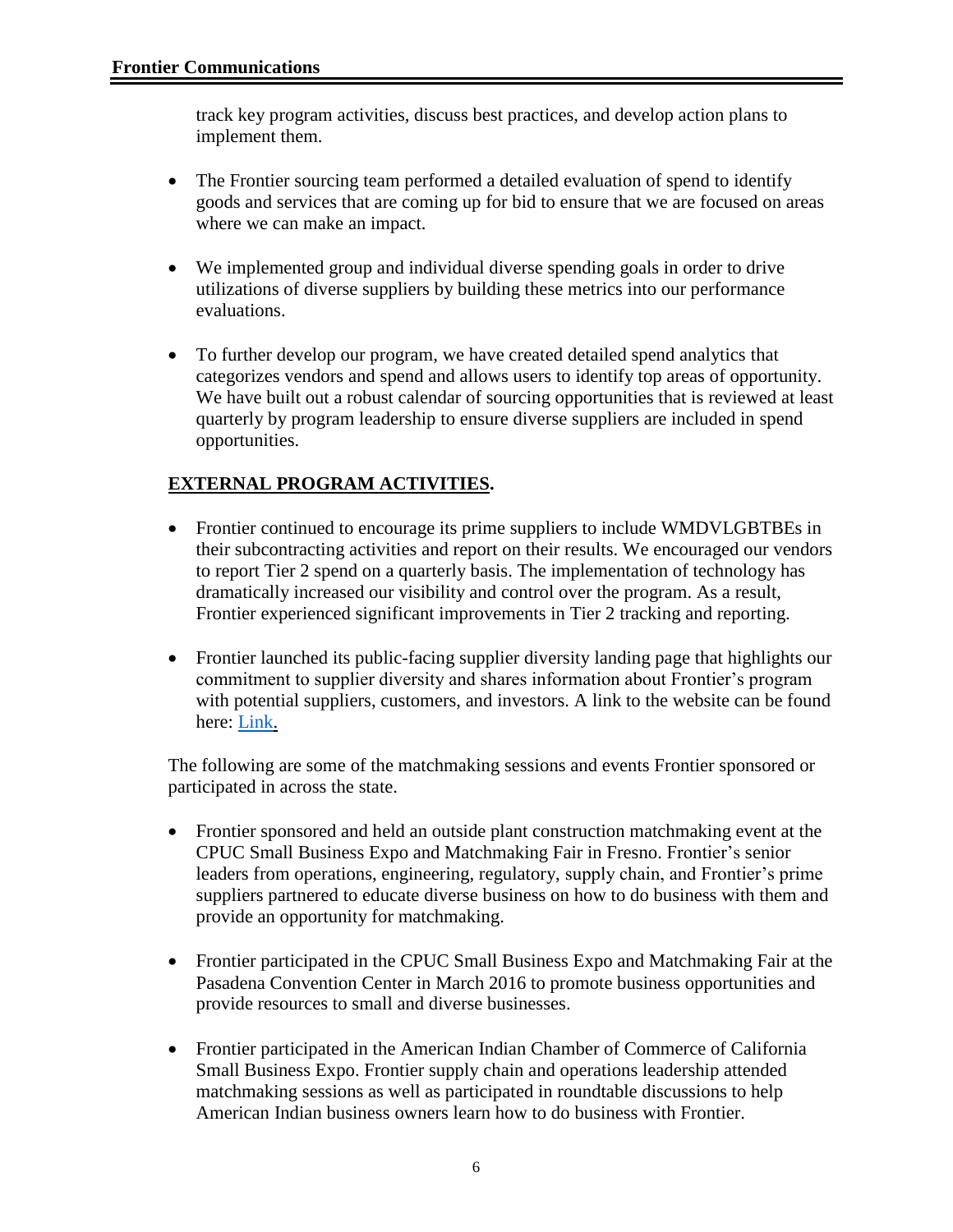- In December, Frontier participated in the "Matchmaking to Help you Grow your Business" event hosted by the California Asian Chamber of Commerce. Frontier leadership had the opportunity to meet one-on-one with small and diverse business owners.
- Frontier provided sponsorships to various organizations including those that provide business education and business development to small and diverse business throughout California.
- To deepen our connection, Frontier joined the Supplier Connection a network that provides its participating buying member's access to a broad group of small and diverse business suppliers. Supplier Connection provides a national database of small and diverse suppliers to companies to allow them to connect and cultivate business opportunities. Certifications such as the CPUC Clearinghouse certification, are tracked on this portal and allow us to further connect with small and diverse businesses.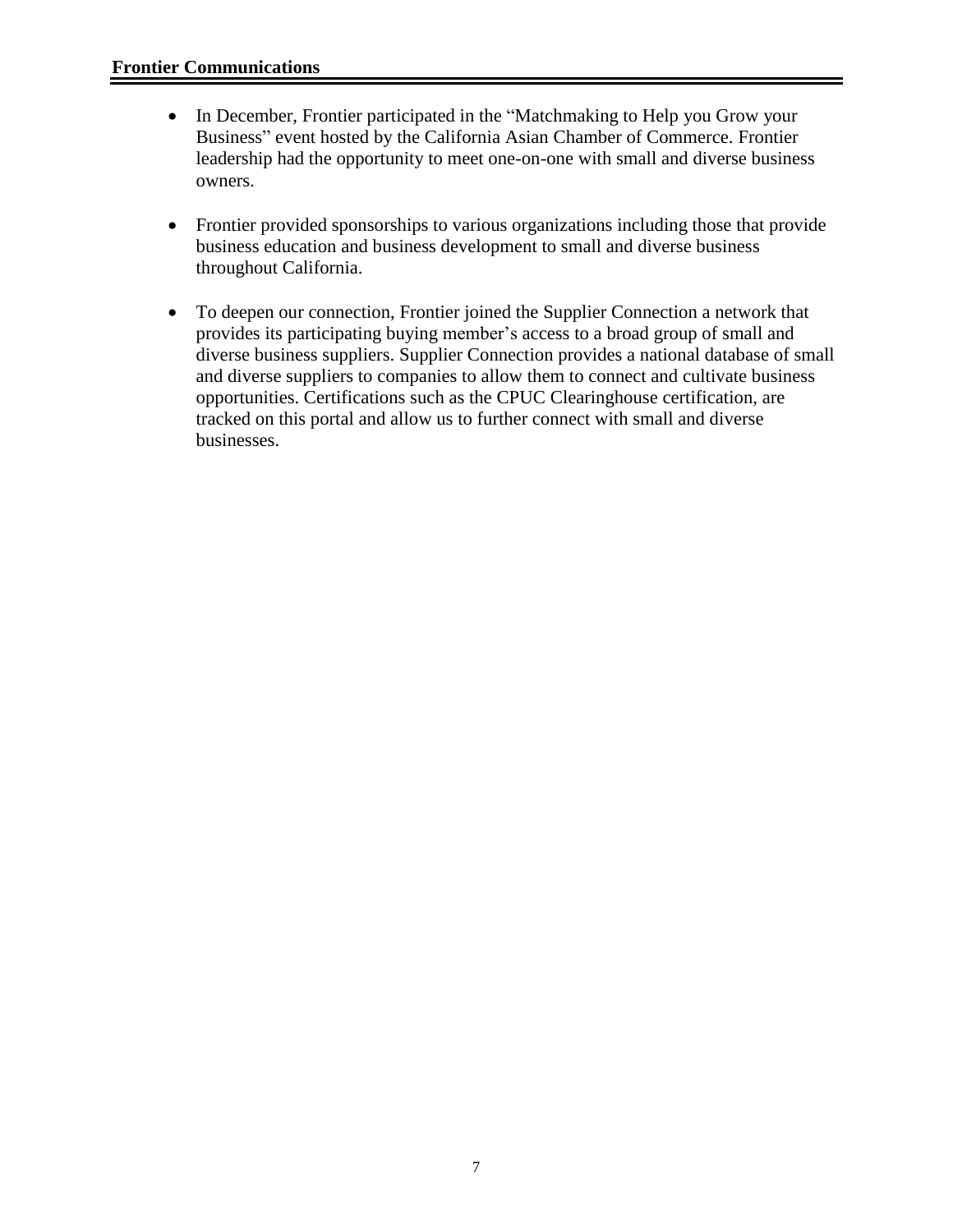| 9.1.2 WMDVLGBTBE Annual Results by Ethnicity |
|----------------------------------------------|
|----------------------------------------------|

|     | <b>Frontier Communications</b>                                                            |                                               | 2016          |               |             |                                        | #156 Sec. 9.1.2 |  |
|-----|-------------------------------------------------------------------------------------------|-----------------------------------------------|---------------|---------------|-------------|----------------------------------------|-----------------|--|
|     |                                                                                           | <b>WMDVLGBTBE Annual Results by Ethnicity</b> |               |               |             |                                        |                 |  |
|     |                                                                                           |                                               |               |               |             |                                        |                 |  |
|     |                                                                                           |                                               |               |               | 2016        |                                        |                 |  |
|     |                                                                                           |                                               |               | <b>Direct</b> | Sub         | Total \$                               | %               |  |
| 1   |                                                                                           | Asian Pacific American                        |               | \$5,281,472   | \$1,753,100 | \$7,034,572                            | 3.42%           |  |
| 2   |                                                                                           | African American                              |               | \$32,916      | \$537,958   | \$570,874                              | 0.28%           |  |
| 3   | <b>Minority Male</b>                                                                      | Hispanic American                             |               | \$19,032,973  |             | \$1,064,713 \$20,097,686               | 9.78%           |  |
| 4   |                                                                                           | Native American                               |               | \$0           | \$0         | \$0                                    | 0.00%           |  |
| 5   |                                                                                           | <b>Total Minority Male</b>                    |               | \$24,347,361  | \$3,355,771 | \$27,703,132                           | 13.49%          |  |
| 6   |                                                                                           | Asian Pacific American                        |               | \$1,831       | \$1,320,134 | \$1,321,965                            | 0.64%           |  |
| 7   |                                                                                           | African American                              |               | \$67          | \$0         | \$67                                   | 0.00%           |  |
| 8   | <b>Minority Female</b>                                                                    | Hispanic American                             |               | \$1,390,772   | \$2,186,688 | \$3,577,460                            | 1.74%           |  |
| 9   |                                                                                           | Native American                               |               | \$1,347       | \$1,680,559 | \$1,681,906                            | 0.82%           |  |
| 10  |                                                                                           | <b>Total Minority Female</b>                  |               | \$1,394,017   | \$5,187,381 | \$6,581,398                            | 3.20%           |  |
|     |                                                                                           |                                               |               |               |             |                                        |                 |  |
| 11I | <b>Total Minority Business Enterprise (MBE)</b>                                           |                                               |               | \$25,741,378  |             | \$8,543,152 \$34,284,530               | 16.69%          |  |
|     |                                                                                           |                                               |               |               |             |                                        |                 |  |
|     | 12 Women Business Enterprise (WBE)                                                        |                                               |               | \$16,275,574  |             | $$1,259,514$ $$17,535,088$             | 8.54%           |  |
|     |                                                                                           |                                               |               |               |             |                                        |                 |  |
|     | Lesbian, Gay, Bisexual, Transgender                                                       |                                               |               |               |             |                                        |                 |  |
|     | 13 Business Enterprise (LGBTBE)                                                           |                                               |               | \$28,574      | \$0         | \$28,574                               | 0.01%           |  |
|     |                                                                                           |                                               |               |               |             |                                        |                 |  |
|     | <b>Disabled Veteran Business</b>                                                          |                                               |               |               |             |                                        |                 |  |
| 14  | Enterprise (DVBE)                                                                         |                                               |               | \$112,090     | \$549,883   | \$661,973                              | 0.32%           |  |
|     |                                                                                           |                                               |               |               |             |                                        |                 |  |
| 15  |                                                                                           | Other $8(a)^*$                                |               | \$0           | \$0         | \$0                                    | 0.00%           |  |
|     |                                                                                           |                                               |               |               |             |                                        |                 |  |
| 16  |                                                                                           | <b>TOTAL WMDVLGBTBE</b>                       |               |               |             | \$42,157,616 \$10,352,549 \$52,510,165 | 25.56%          |  |
|     |                                                                                           |                                               |               |               |             |                                        |                 |  |
|     | 17 Net Procurement**                                                                      |                                               | \$205,425,614 |               |             |                                        |                 |  |
|     |                                                                                           |                                               |               |               |             |                                        |                 |  |
|     | NOTE: * FIRMS CLASSIFIED AS 8(a) OF SMALL BUSINESS ADMINISTRATION INCLUDES NON-WMDVLGBTBE |                                               |               |               |             |                                        |                 |  |
|     | ** NET PROCUREMENT INCLUDES PURCHASE ORDER, NON- PURCHASE ORDER, AND CREDIT CARD DOLLARS  | Direct - DIRECT PROCUREMENT                   |               |               |             |                                        |                 |  |
|     |                                                                                           | <b>Sub - SUBCONTRACTOR PROCUREMENT</b>        |               |               |             |                                        |                 |  |
|     |                                                                                           | % - PERCENTAGE OF NET PROCUREMENT             |               |               |             |                                        |                 |  |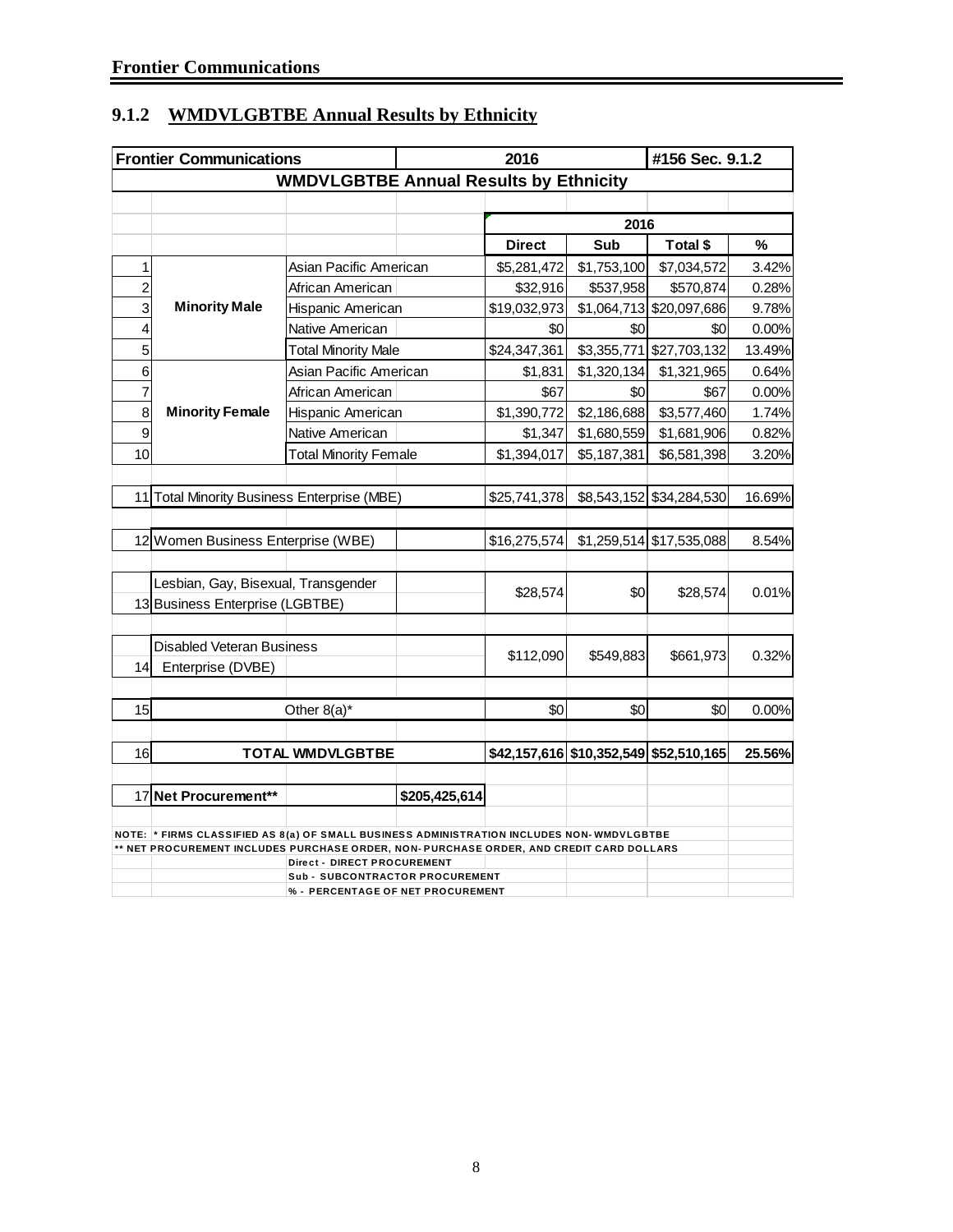|                         | <b>Frontier Communications</b> |                                     | 2016                                                                                                                                                                                 |               |                   |            |                                |       | G.O. #156 Sec. 9.1.2                                      |        |
|-------------------------|--------------------------------|-------------------------------------|--------------------------------------------------------------------------------------------------------------------------------------------------------------------------------------|---------------|-------------------|------------|--------------------------------|-------|-----------------------------------------------------------|--------|
|                         |                                |                                     | <b>WMDVLGBTBE Direct Procurement by Product and Service Categories</b>                                                                                                               |               |                   |            |                                |       |                                                           |        |
|                         |                                |                                     |                                                                                                                                                                                      |               |                   |            |                                |       |                                                           |        |
|                         |                                |                                     |                                                                                                                                                                                      |               | <b>Products</b>   |            | <b>Services</b>                |       | <b>Total</b>                                              |        |
|                         |                                |                                     |                                                                                                                                                                                      |               | \$                | $\%$       | \$                             | %     | \$                                                        | %      |
| 1                       |                                | Asian Pacific American              |                                                                                                                                                                                      | Direct        | \$1,431,513 0.70% |            | \$3,849,959                    | 1.87% | \$5,281,472                                               | 2.57%  |
| $\overline{\mathbf{c}}$ | <b>Minority</b>                | African American                    |                                                                                                                                                                                      | Direct        | \$32,916 0.02%    |            | \$0                            | 0.00% | \$32,916                                                  | 0.02%  |
| 3                       | <b>Male</b>                    | Hispanic American                   |                                                                                                                                                                                      | Direct        |                   |            | \$160,233 0.08% \$18,872,740   |       | 9.19% \$19,032,973                                        | 9.27%  |
| 4                       |                                | Native American                     |                                                                                                                                                                                      | <b>Direct</b> |                   | \$0 0.00%  | \$0                            | 0.00% | \$0                                                       | 0.00%  |
| 5                       |                                | <b>Total Minority Male</b>          |                                                                                                                                                                                      | Direct        |                   |            | \$1,624,662 0.79% \$22,722,699 |       | 11.06% \$24,347,361                                       | 11.85% |
| 6                       |                                | Asian Pacific American              |                                                                                                                                                                                      | Direct        | \$1,831 0.00%     |            | \$0                            | 0.00% | \$1,831                                                   | 0.00%  |
| $\overline{7}$          | <b>Minority</b>                | African American                    |                                                                                                                                                                                      | Direct        |                   | \$67 0.00% | \$0                            | 0.00% | \$67                                                      | 0.00%  |
| 8                       | Female                         | Hispanic American                   |                                                                                                                                                                                      | Direct        | \$280,400 0.14%   |            | \$1,110,372                    | 0.54% | \$1,390,772                                               | 0.68%  |
| 9                       |                                | Native American                     |                                                                                                                                                                                      | Direct        | \$1,347 0.00%     |            | \$0                            | 0.00% | \$1,347                                                   | 0.00%  |
| 10                      |                                | <b>Total Minority Female</b>        |                                                                                                                                                                                      | Direct        | \$283,645 0.14%   |            | \$1,110,372                    | 0.54% | \$1,394,017                                               | 0.68%  |
|                         |                                |                                     |                                                                                                                                                                                      |               |                   |            |                                |       |                                                           |        |
| 11                      |                                |                                     | <b>Total Minority Business Enterprise (MBE)</b>                                                                                                                                      | <b>Direct</b> | \$1,908,307       |            | 0.93% \$23,833,071             |       | 11.60% \$25,741,378 12.53%                                |        |
|                         |                                |                                     |                                                                                                                                                                                      |               |                   |            |                                |       |                                                           |        |
| 12                      |                                |                                     | Women Business Enterprise (WBE)                                                                                                                                                      | <b>Direct</b> | \$7,082,632       | 3.45%      | \$9,192,942                    |       | 4.48% \$16,275,574                                        | 7.92%  |
|                         |                                |                                     |                                                                                                                                                                                      |               |                   |            |                                |       |                                                           |        |
|                         |                                |                                     | Lesbian, Gay, Bisexual, Transgender                                                                                                                                                  |               |                   |            |                                |       |                                                           |        |
| 13                      |                                | <b>Business Enterprise (LGBTBE)</b> |                                                                                                                                                                                      | Direct        | \$15,000 0.01%    |            | \$13,574                       | 0.00% | \$28,574                                                  | 0.01%  |
|                         |                                |                                     |                                                                                                                                                                                      |               |                   |            |                                |       |                                                           |        |
|                         |                                |                                     | Disabled Veteran Business Enterprise                                                                                                                                                 |               |                   |            |                                |       |                                                           |        |
| 14                      |                                | (DVBE)                              |                                                                                                                                                                                      | Direct        |                   | \$0 0.00%  | \$112,090                      | 0.05% | \$112,090                                                 | 0.05%  |
|                         |                                |                                     |                                                                                                                                                                                      |               |                   |            |                                |       |                                                           |        |
| 15                      |                                | Other $8(a)^*$                      |                                                                                                                                                                                      | <b>Direct</b> |                   | \$0 0.00%  | \$0                            | 0.00% | \$0                                                       | 0.00%  |
|                         |                                |                                     |                                                                                                                                                                                      |               |                   |            |                                |       |                                                           |        |
| 16                      |                                | <b>TOTAL WMDVLGBTBE</b>             |                                                                                                                                                                                      | <b>Direct</b> |                   |            |                                |       | \$9,005,939 4.38% \$33,151,677 16.13% \$42,157,616 20.52% |        |
|                         |                                |                                     |                                                                                                                                                                                      |               |                   |            |                                |       |                                                           |        |
|                         | <b>Total Product</b>           |                                     |                                                                                                                                                                                      |               |                   |            |                                |       |                                                           |        |
|                         | 17 Procurement                 |                                     | \$95,604,654                                                                                                                                                                         |               |                   |            |                                |       |                                                           |        |
|                         | <b>Total Service</b>           |                                     |                                                                                                                                                                                      |               |                   |            |                                |       |                                                           |        |
|                         | 18 Procurement                 |                                     | \$109,820,960                                                                                                                                                                        |               |                   |            |                                |       |                                                           |        |
|                         |                                |                                     |                                                                                                                                                                                      |               |                   |            |                                |       |                                                           |        |
|                         | 19 Net Procurement**           |                                     | \$205,425,614                                                                                                                                                                        |               |                   |            |                                |       |                                                           |        |
|                         |                                |                                     |                                                                                                                                                                                      |               |                   |            |                                |       |                                                           |        |
|                         | <b>Total Number of</b>         |                                     |                                                                                                                                                                                      |               |                   |            |                                |       |                                                           |        |
|                         | <b>WMDVLGBTBEs that</b>        |                                     |                                                                                                                                                                                      |               |                   |            |                                |       |                                                           |        |
|                         | 20 Received Direct Spend       |                                     | 71                                                                                                                                                                                   |               |                   |            |                                |       |                                                           |        |
|                         |                                |                                     |                                                                                                                                                                                      |               |                   |            |                                |       |                                                           |        |
|                         |                                |                                     | NOTE: * FIRMS CLASSIFIED AS 8(a) OF SMALL BUSINESS ADMINISTRATION INCLUDES NON-WMDVLGBTBE<br>** NET PROCUREMENT INCLUDES PURCHASE ORDER, NON-PURCHASE ORDER, AND CREDIT CARD DOLLARS |               |                   |            |                                |       |                                                           |        |
|                         |                                |                                     | Direct - DIRECT PROCUREMENT                                                                                                                                                          |               |                   |            |                                |       |                                                           |        |
|                         |                                |                                     | <b>Sub - SUBCONTRACTOR PROCUREMENT</b><br>% - PERCENTAGE OF NET PROCUREMENT                                                                                                          |               |                   |            |                                |       |                                                           |        |
|                         |                                |                                     |                                                                                                                                                                                      |               |                   |            |                                |       |                                                           |        |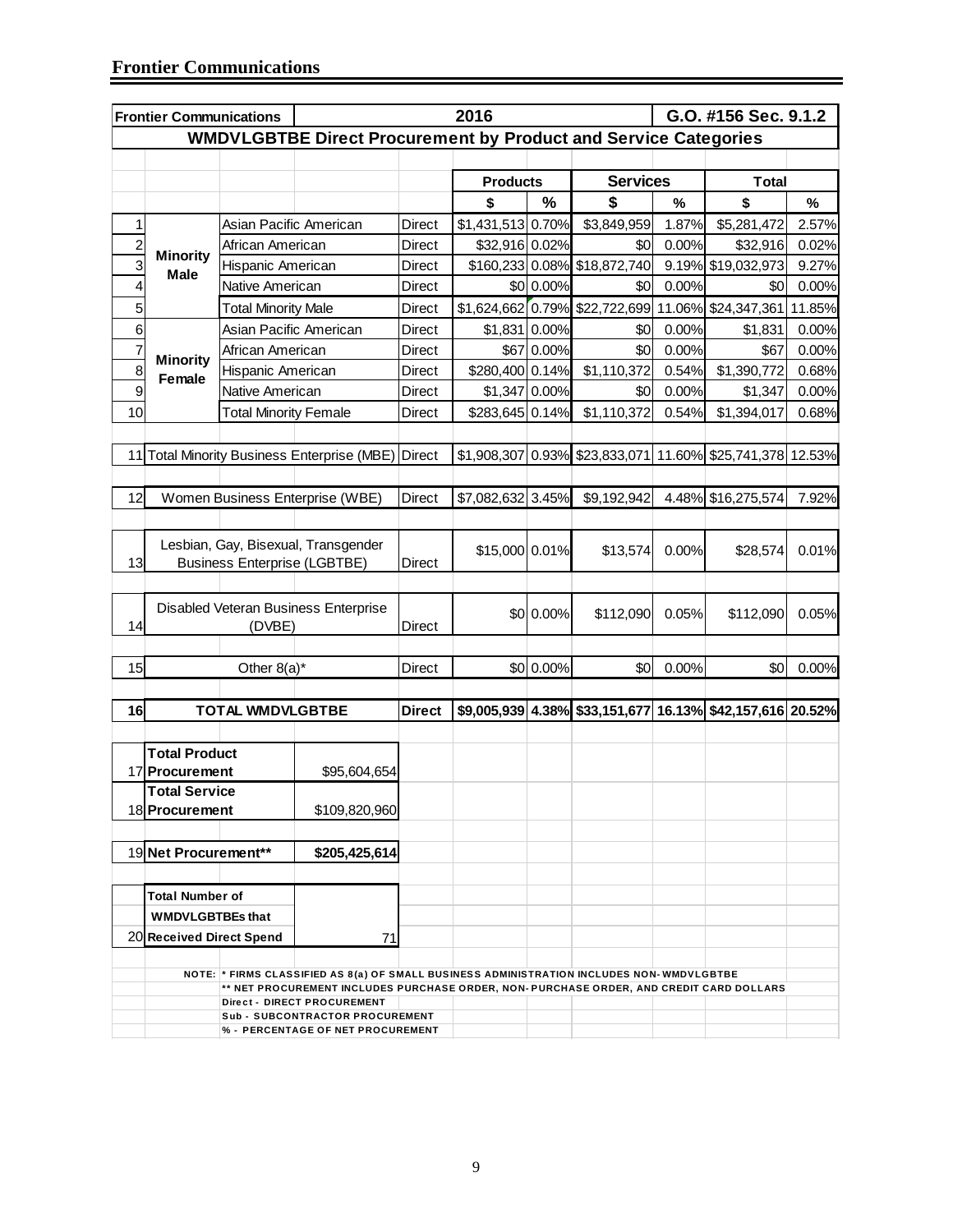|                | 2016<br>G.O. #156 Sec. 9.1.2<br><b>Frontier Communications</b> |                                     |                                                                                                                         |            |                   |           |                                      |           |                                                        |           |
|----------------|----------------------------------------------------------------|-------------------------------------|-------------------------------------------------------------------------------------------------------------------------|------------|-------------------|-----------|--------------------------------------|-----------|--------------------------------------------------------|-----------|
|                |                                                                |                                     | <b>WMDVLGBTBE Subcontractor Procurement by Product and Service Categories</b>                                           |            |                   |           |                                      |           |                                                        |           |
|                |                                                                |                                     |                                                                                                                         |            |                   |           |                                      |           |                                                        |           |
|                |                                                                |                                     |                                                                                                                         |            | <b>Products</b>   |           | <b>Services</b>                      |           | <b>Total</b>                                           |           |
|                |                                                                |                                     |                                                                                                                         |            | \$                | $\%$      | \$                                   | %         | \$                                                     | %         |
| 1              |                                                                | Asian Pacific American              |                                                                                                                         | Sub        | \$427             |           | 0.00% \$1,752,673 0.85%              |           | \$1,753,100 0.85%                                      |           |
| $\overline{c}$ | <b>Minority</b>                                                | African American                    |                                                                                                                         | Sub        |                   | \$0 0.00% | \$537,958 0.26%                      |           | \$537,958 0.26%                                        |           |
| 3              | <b>Male</b>                                                    | Hispanic American                   |                                                                                                                         | Sub        |                   |           | \$0 0.00% \$1,064,713 0.52%          |           | \$1,064,713 0.52%                                      |           |
| 4              |                                                                | Native American                     |                                                                                                                         | Sub        |                   | \$0 0.00% |                                      | \$0 0.00% |                                                        | \$0 0.00% |
| 5              |                                                                | <b>Total Minority Male</b>          |                                                                                                                         | Sub        | \$427             |           | 0.00% \$3,355,344 1.63%              |           | \$3,355,771 1.63%                                      |           |
| 6              |                                                                | Asian Pacific American              |                                                                                                                         | Sub        | \$106,456 0.05%   |           | \$1,213,678 0.59%                    |           | \$1,320,134 0.64%                                      |           |
| 7              |                                                                | African American                    |                                                                                                                         | Sub        |                   | \$0 0.00% |                                      | \$0 0.00% |                                                        | \$0 0.00% |
| 8              | <b>Minority</b><br>Female                                      | Hispanic American                   |                                                                                                                         | Sub        | \$1,994,119 0.97% |           | \$192,569 0.09%                      |           | \$2,186,688 1.06%                                      |           |
| 9              |                                                                | Native American                     |                                                                                                                         | Sub        |                   |           | \$0 0.00% \$1,680,559 0.82%          |           | \$1,680,559 0.82%                                      |           |
| 10             |                                                                | <b>Total Minority Female</b>        |                                                                                                                         | Sub        |                   |           | \$2,100,575 1.02% \$3,086,806 1.50%  |           | \$5,187,381 2.53%                                      |           |
|                |                                                                |                                     |                                                                                                                         |            |                   |           |                                      |           |                                                        |           |
| 11             |                                                                |                                     | <b>Total Minority Business Enterprise (MBE)</b>                                                                         | Sub        |                   |           | $$2,101,002$ 1.02% \$6,442,150 3.14% |           | \$8,543,152 4.16%                                      |           |
|                |                                                                |                                     |                                                                                                                         |            |                   |           |                                      |           |                                                        |           |
|                |                                                                | 12 Women Business Enterprise (WBE)  |                                                                                                                         | Sub        |                   |           | \$197,398 0.10% \$1,062,116 0.52%    |           | \$1,259,514 0.61%                                      |           |
|                |                                                                |                                     |                                                                                                                         |            |                   |           |                                      |           |                                                        |           |
|                |                                                                |                                     | Lesbian, Gay, Bisexual, Transgender                                                                                     |            |                   |           |                                      |           |                                                        |           |
| 13             |                                                                | <b>Business Enterprise (LGBTBE)</b> |                                                                                                                         | Sub        |                   | \$0 0.00% |                                      | \$0 0.00% |                                                        | \$0 0.00% |
|                |                                                                |                                     |                                                                                                                         |            |                   |           |                                      |           |                                                        |           |
|                |                                                                |                                     |                                                                                                                         |            |                   |           |                                      |           |                                                        |           |
| 14             |                                                                | (DVBE)                              | Disabled Veteran Business Enterprise                                                                                    | Sub        |                   | \$0 0.00% | \$549,883 0.27%                      |           | \$549,883 0.27%                                        |           |
|                |                                                                |                                     |                                                                                                                         |            |                   |           |                                      |           |                                                        |           |
| 15             |                                                                | Other $8(a)^*$                      |                                                                                                                         | Sub        |                   | \$0 0.00% |                                      | \$0 0.00% |                                                        | \$0 0.00% |
|                |                                                                |                                     |                                                                                                                         |            |                   |           |                                      |           |                                                        |           |
| 16             |                                                                | <b>TOTAL WMDVLGBTBE</b>             |                                                                                                                         | <b>Sub</b> |                   |           |                                      |           | \$2,298,400 1.12% \$8,054,149 3.92% \$10,352,549 5.04% |           |
|                |                                                                |                                     |                                                                                                                         |            |                   |           |                                      |           |                                                        |           |
|                | <b>Total Product</b>                                           |                                     |                                                                                                                         |            |                   |           |                                      |           |                                                        |           |
|                | 17 Procurement                                                 |                                     | \$95,604,654                                                                                                            |            |                   |           |                                      |           |                                                        |           |
|                | <b>Total Service</b>                                           |                                     |                                                                                                                         |            |                   |           |                                      |           |                                                        |           |
|                | 18 Procurement                                                 |                                     | \$109,820,960                                                                                                           |            |                   |           |                                      |           |                                                        |           |
|                |                                                                |                                     |                                                                                                                         |            |                   |           |                                      |           |                                                        |           |
|                | 19 Net Procurement**                                           |                                     | \$205,425,614                                                                                                           |            |                   |           |                                      |           |                                                        |           |
|                |                                                                |                                     |                                                                                                                         |            |                   |           |                                      |           |                                                        |           |
|                |                                                                |                                     | NOTE: * FIRMS CLASSIFIED AS 8(a) OF SMALL BUSINESS ADMINISTRATION INCLUDES NON-WMDVLGBTBE                               |            |                   |           |                                      |           |                                                        |           |
|                |                                                                |                                     | ** NET PROCUREMENT INCLUDES PURCHASE ORDER, NON- PURCHASE ORDER, AND CREDIT CARD DOLLARS<br>Direct - DIRECT PROCUREMENT |            |                   |           |                                      |           |                                                        |           |
|                |                                                                |                                     | <b>Sub - SUBCONTRACTOR PROCUREMENT</b>                                                                                  |            |                   |           |                                      |           |                                                        |           |
|                |                                                                |                                     | % - PERCENTAGE OF NET PROCUREMENT                                                                                       |            |                   |           |                                      |           |                                                        |           |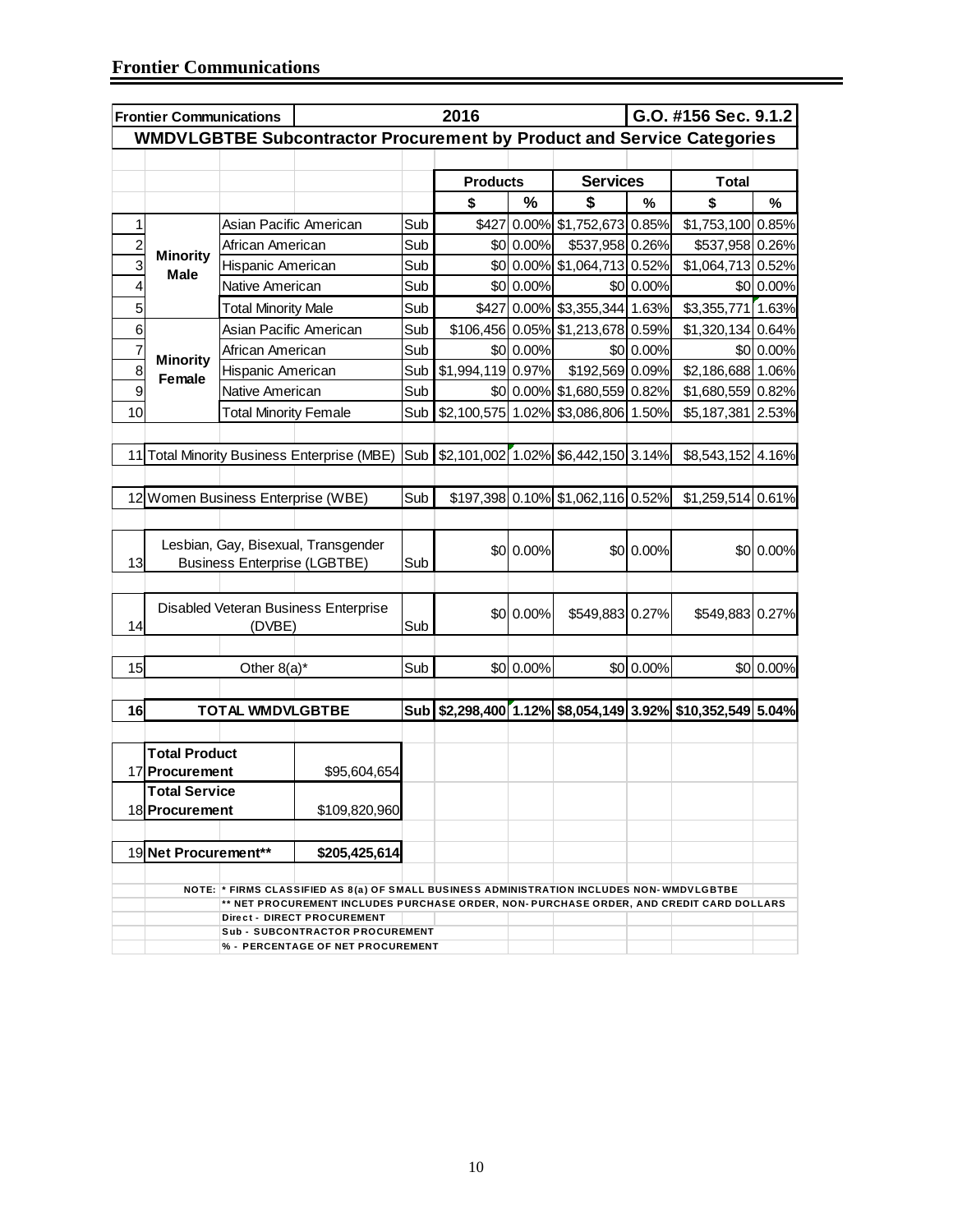| Frontier Communications |  |
|-------------------------|--|

**Frontier Communications 2016**

**G. O. #156 Sec 9.1.2**

**WMDVLGBTBE Procurement by Standard Industrial Categories** 

|                                                                |                        |                      |                      | Lesbian, Gay,     |                    |                         |                      |                           |
|----------------------------------------------------------------|------------------------|----------------------|----------------------|-------------------|--------------------|-------------------------|----------------------|---------------------------|
|                                                                |                        |                      |                      | Bisexual,         | <b>Disabled</b>    |                         |                      |                           |
|                                                                |                        | Minority             | Women                | Transgender       | <b>Veterans</b>    |                         |                      |                           |
|                                                                |                        | <b>Business</b>      | <b>Business</b>      | <b>Business</b>   | <b>Business</b>    |                         |                      |                           |
|                                                                |                        | Enterprise           | <b>Enterprise</b>    | <b>Enterprise</b> | <b>Enterprise</b>  | Other 8(a)* <sup></sup> | <b>Total</b>         | <b>Total</b>              |
| <b>SIC Category</b>                                            |                        | (MBE)                | (WBE)                | (LGBTBE)          | (DVBE)             |                         | <b>WMDVLGBTBE</b>    | <b>Dollars</b>            |
| 13 Oil & Gas Extraction                                        | \$                     | \$23                 |                      |                   |                    |                         | \$23                 | \$23                      |
|                                                                | %                      | 0.00%                |                      |                   |                    |                         | 0.00%                | 0.00%                     |
| 15 Building Construction -<br><b>General Contractors &amp;</b> | \$                     | \$45,334             | \$287,328            |                   |                    |                         | \$332,662            | \$332,662                 |
| <b>Operative Builders</b>                                      | %                      | 0.02%                | 0.1%                 |                   |                    |                         | 0.16%                | 0.16%                     |
| 16 Heavy Construction,                                         | \$                     | \$2,383,405          | \$578,298            |                   |                    |                         | \$2,961,703          | \$2,961,703               |
| <b>Except Building Construction</b>                            |                        |                      |                      |                   |                    |                         |                      |                           |
| <b>Contractors</b>                                             |                        |                      |                      |                   |                    |                         |                      |                           |
| 17 Construction- Special                                       | %                      | 1.16%                | 0.28%                |                   |                    |                         | 1.44%                | 1.44%                     |
| <b>Trades</b>                                                  | \$<br>%                | \$4,315,289<br>2.10% | \$1,900,784<br>0.93% |                   |                    |                         | \$6,216,073<br>3.03% | \$6,216,073<br>3.03%      |
| 28 Chemicals and Allied                                        | \$                     |                      | \$130,974            |                   |                    |                         | \$130,974            | \$130,974                 |
| <b>Products</b>                                                | %                      |                      | 0.06%                |                   |                    |                         | 0.69%                | 0.69%                     |
| 34 Fabricated Metal Products.                                  | $\mathbf{s}$           | \$321                | \$100,341            |                   |                    |                         | \$100,662            | \$100,662                 |
| <b>Except Machinery &amp; Transport</b>                        |                        |                      |                      |                   |                    |                         |                      |                           |
| Equipment                                                      | %                      | 0.00%                | 0.0%                 |                   |                    |                         | 0.05%                | 0.05%                     |
| 35 Industrial and Commercial                                   | \$                     | \$521,602            | \$628                |                   |                    |                         | \$522,230            | \$522,230                 |
| <b>Machinery &amp; Computer</b>                                |                        |                      |                      |                   |                    |                         |                      |                           |
| Equipment                                                      | %                      | 0.25%                | $0.00\%$             |                   |                    |                         | 0.25%                | 0.25%                     |
| 36 Electric, Electrical                                        | \$                     | \$1,545,187          | \$28,412             | \$13,574          |                    |                         | \$1,587,173          | \$1,587,173               |
| <b>Equipment &amp; Components,</b>                             |                        | 0.75%                | 0.01%                | 0.01%             |                    |                         | 0.77%                |                           |
| <b>Except Computer Equipment</b><br>38 Measure/Analyze/Control | %<br>\$                | \$0                  | \$87                 |                   |                    |                         | \$87                 | 0.77%<br>\$87             |
| <b>Instruments</b>                                             | %                      | 0.00%                | 0.00%                |                   |                    |                         | 0.00%                | 0.00%                     |
| 39 Misc Manufacturing                                          | \$                     | \$18,876             |                      |                   |                    |                         | \$18,876             | \$18,876                  |
| <b>Industries</b>                                              | %                      | 0.01%                |                      |                   |                    |                         | 0.01%                | 0.01%                     |
|                                                                | \$                     | \$1,441,738          |                      |                   |                    |                         | \$1,441,738          | \$1,441,738               |
| 45 Transportation by Air                                       | %                      | 0.70%                |                      |                   |                    |                         | 0.70%                | 0.70%                     |
|                                                                | \$                     | \$10,471,374         | \$4,270,281          |                   |                    |                         | \$14,741,655         | \$14,741,655              |
| <b>48 Communications</b>                                       | %                      | 5.10%                | 2.08%                |                   |                    |                         | 7.18%                | 7.18%                     |
| 50 Wholesale Trade - Durable                                   | \$                     | \$2,462,955          | \$7,050,563          |                   |                    |                         | \$9,513,518          | \$9,513,518               |
| Goods                                                          | %                      | 1.20%                | 3.43%                |                   |                    |                         | 4.63%                | 4.63%                     |
| 51 Wholesale Trade -                                           | \$                     | \$468                | \$970                |                   |                    |                         | \$1,438              | \$1,438                   |
| <b>Nondurable Goods</b>                                        | ℅                      | 0.00%                | 0.00%                |                   |                    |                         | 0.00%                | 0.00%                     |
| 55 Automotive Dealers &                                        | \$                     | \$0                  | \$1,077              |                   |                    |                         | \$1,077              | \$1.077                   |
| <b>Gasoline Service Stations</b>                               | %                      | 0.00%                | 0.00%                |                   |                    |                         | 0.00%                | 0.00%                     |
|                                                                | \$                     | \$9,000,257          | \$2.962.245          |                   |                    |                         |                      | \$11,962,502 \$11,962.502 |
| <b>73 Business Services</b>                                    | ℅                      | 4.38%                | 1.44%                |                   |                    |                         | 5.82%                | 5.82%                     |
| 75 Automotive Repair,                                          | \$                     | \$1,102              | \$4,447              |                   |                    |                         | \$5,549              | \$5,549                   |
| <b>Services &amp; Parking</b>                                  | %                      | 0.00%                | 0.00%                |                   |                    |                         | 0.00%                | 0.00%                     |
|                                                                | \$                     | \$960                |                      |                   |                    |                         | \$960                | \$960                     |
| 81 Legal Services                                              | %                      | 0.00%                |                      |                   |                    |                         | 0.00%                | 0.00%                     |
|                                                                |                        | \$                   | \$141,407            |                   |                    |                         | \$141,407            | \$141,407                 |
| <b>82 Educational Services</b>                                 |                        | 0.00%                | 0.1%                 |                   |                    |                         | 0.07%                | 0.07%                     |
| 87 Engineering, Accounting,                                    | \$                     | \$2,075,578          | \$60,096             |                   |                    |                         | \$2,135,674          | \$2,135,674               |
| Research, Mgmt. & Related                                      |                        |                      |                      |                   |                    |                         |                      |                           |
| <b>Services</b><br>89 Services, Not Elsewhere                  | %<br>$\boldsymbol{\$}$ | 1.01%<br>\$61        | 0.03%                |                   |                    |                         | 1.04%                | 1.04%                     |
| <b>Classified</b>                                              | ℅                      | 0.00%                | \$17,150<br>0.01%    | \$15,000<br>0.01% | \$661,973<br>0.32% |                         | \$694,184<br>0.33%   | \$694,184<br>0.33%        |
|                                                                |                        |                      |                      |                   |                    |                         |                      |                           |
|                                                                | \$                     | \$32,841,690         | \$16,875,038         |                   | \$661,973          |                         | \$52,510,165         | \$52,510,165              |
| <b>TOTAL</b>                                                   | %                      | 15.987%              | 8.215%               |                   | 0.322%             |                         | 25.56%               | 25.56%                    |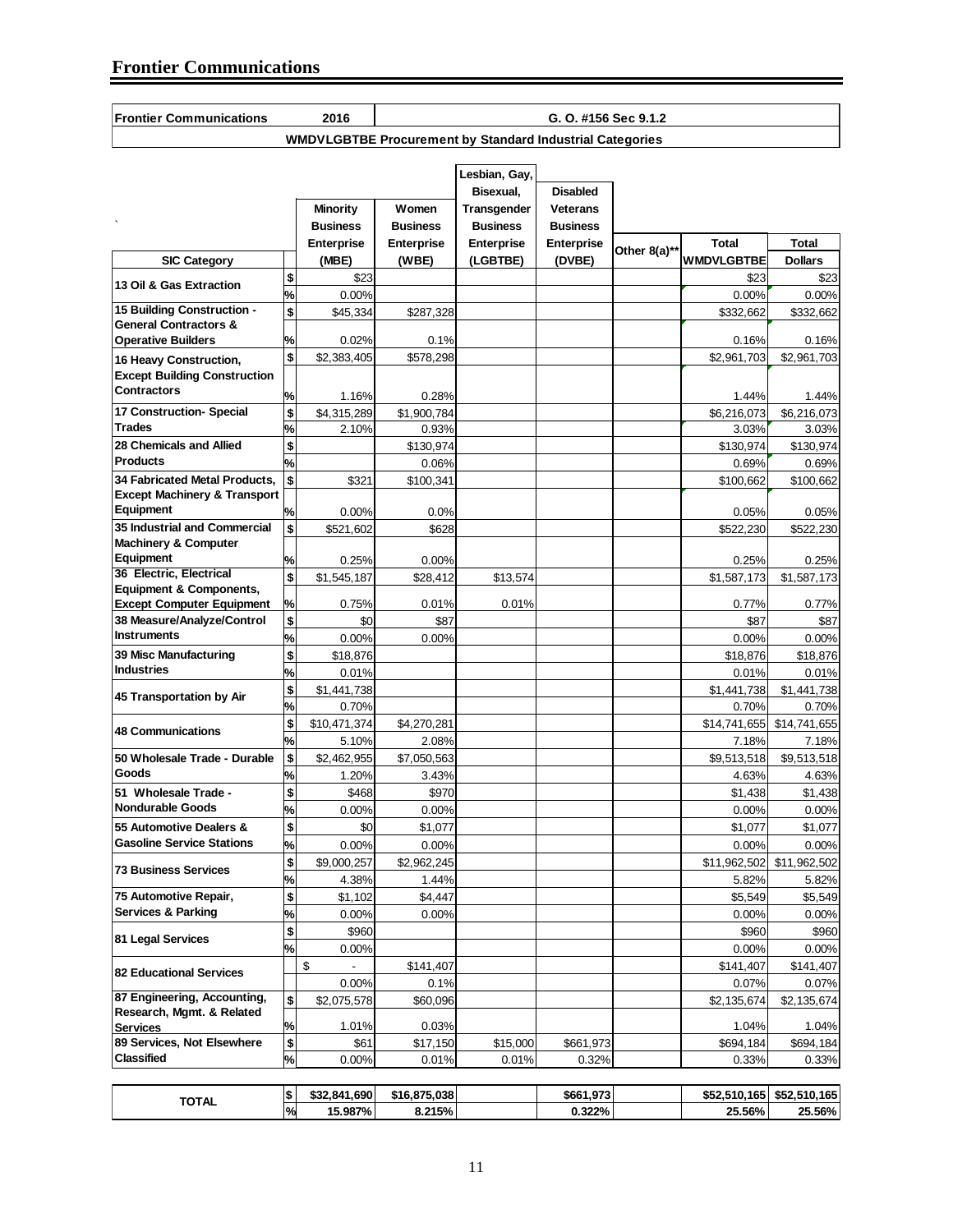| <b>Frontier Communications</b> |               |                                    |                                                                                           | 2016               | G. O. #156 Sec 9.1.2 (D.11-05-019 & D.06-11-028) |                                |                                                                          |            |            |                               |             |             |                    |
|--------------------------------|---------------|------------------------------------|-------------------------------------------------------------------------------------------|--------------------|--------------------------------------------------|--------------------------------|--------------------------------------------------------------------------|------------|------------|-------------------------------|-------------|-------------|--------------------|
|                                |               |                                    |                                                                                           |                    |                                                  |                                | Number of WMDVLGBTBE Suppliers and Revenue Reported to the Clearinghouse |            |            |                               |             |             |                    |
|                                |               |                                    |                                                                                           |                    |                                                  |                                |                                                                          |            |            |                               |             |             |                    |
|                                |               |                                    |                                                                                           |                    |                                                  |                                |                                                                          |            |            |                               |             |             |                    |
|                                |               |                                    |                                                                                           |                    |                                                  |                                | Data on Number of Suppliers                                              |            |            |                               |             |             |                    |
|                                |               |                                    |                                                                                           |                    | <b>Revenue Reported to CHS</b>                   |                                |                                                                          |            |            | Utility-Specific 2016 Summary |             |             |                    |
| # WMDVLGBTBEs                  |               | <b>MBE</b>                         | <b>WBE</b>                                                                                | <b>LGBTBE</b>      | <b>DVBE</b>                                      | Other 8(a)*                    | <b>Grand Total</b>                                                       | <b>MBE</b> | <b>WBE</b> | <b>LGBTBE</b>                 | <b>DVBE</b> | Other 8(a)* | <b>Grand Total</b> |
| Under \$1 million              |               | 10                                 | 13                                                                                        | $\mathbf{1}$       | 1                                                |                                | 25                                                                       |            |            |                               |             |             | $\mathbf 0$        |
| Under \$5 million              |               | 9                                  | 11                                                                                        |                    |                                                  |                                | 20                                                                       |            |            |                               |             |             | $\mathbf 0$        |
| Under \$10 million             |               | 1                                  | $\overline{4}$                                                                            |                    |                                                  |                                | 5                                                                        |            |            |                               |             |             | $\mathbf 0$        |
| Above \$10 million             |               | 15                                 | 11                                                                                        | 1                  |                                                  |                                | 27                                                                       |            |            |                               |             |             | $\mathbf 0$        |
| <b>TOTAL</b>                   |               | 35                                 | 39                                                                                        | $\overline{2}$     | 1                                                | $\mathbf 0$                    | 77                                                                       |            |            |                               |             |             |                    |
|                                |               |                                    |                                                                                           |                    |                                                  |                                |                                                                          |            |            |                               |             |             |                    |
|                                |               |                                    |                                                                                           |                    |                                                  |                                |                                                                          |            |            |                               |             |             |                    |
|                                |               |                                    |                                                                                           |                    |                                                  |                                | <b>Revenue and Payment Data</b>                                          |            |            |                               |             |             |                    |
|                                |               |                                    |                                                                                           |                    | <b>Revenue Reported to CHS</b>                   |                                |                                                                          |            |            | Utility-Specific 2016 Summary |             |             |                    |
| <b>WMDVLGBTBE \$M</b>          |               | <b>MBE</b>                         | <b>WBE</b>                                                                                | <b>LGBTBE</b>      | <b>DVBE</b>                                      | Other 8(a)*                    | <b>Grand Total</b>                                                       | <b>MBE</b> | <b>WBE</b> | <b>LGBTBE</b>                 | <b>DVBE</b> | Other 8(a)* | <b>Grand Total</b> |
| Under \$1 million              | \$            | $3,182,714$ \$                     | 2,119,786                                                                                 | $300,000$ \$<br>\$ |                                                  |                                | \$<br>5,602,500                                                          |            |            |                               |             |             |                    |
| Under \$5 million              | \$            | 28,624,223                         | s<br>433,900,721                                                                          |                    |                                                  |                                | \$<br>462,524,944                                                        |            |            |                               |             |             |                    |
| Under \$10 million             | \$            | 7,480,000                          | 26,149,843<br>s                                                                           |                    |                                                  |                                | S.<br>33,629,843                                                         |            |            |                               |             |             |                    |
| Above \$10 million             | $\mathfrak s$ | 7,458,851,993                      | \$1,474,323,496                                                                           | \$ 60,000,000      |                                                  |                                | \$ 8,993,175,489                                                         |            |            |                               |             |             |                    |
| TOTAL <sup>\$</sup>            |               |                                    | 7,498,138,930 \$ 1,936,493,846 \$ 60,300,000 \$                                           |                    |                                                  | \$<br>$\overline{\phantom{a}}$ | \$9,494,932,776                                                          |            |            |                               |             |             |                    |
|                                |               |                                    |                                                                                           |                    |                                                  |                                |                                                                          |            |            |                               |             |             |                    |
|                                |               |                                    | NOTE: * FIRMS CLASSIFIED AS 8(a) OF SMALL BUSINESS ADMINISTRATION INCLUDES NON-WMDVLGBTBE |                    |                                                  |                                |                                                                          |            |            |                               |             |             |                    |
|                                |               | <b>CHS: SUPPLIER CLEARINGHOUSE</b> |                                                                                           |                    |                                                  |                                |                                                                          |            |            |                               |             |             |                    |

| <b>Frontier Communications</b> | 2016                                                  | G.O. #156 Sec. 9.1.2 |
|--------------------------------|-------------------------------------------------------|----------------------|
|                                | Description of WMDVLGBTBEs with CA Majority Workforce |                      |

Each utility shall report on the number of WMDVLGBTBEs who have the Majority of their workforce working in California, to the extent the information is readily accessible.

This information is not readily accessible and is not tracked by Frontier.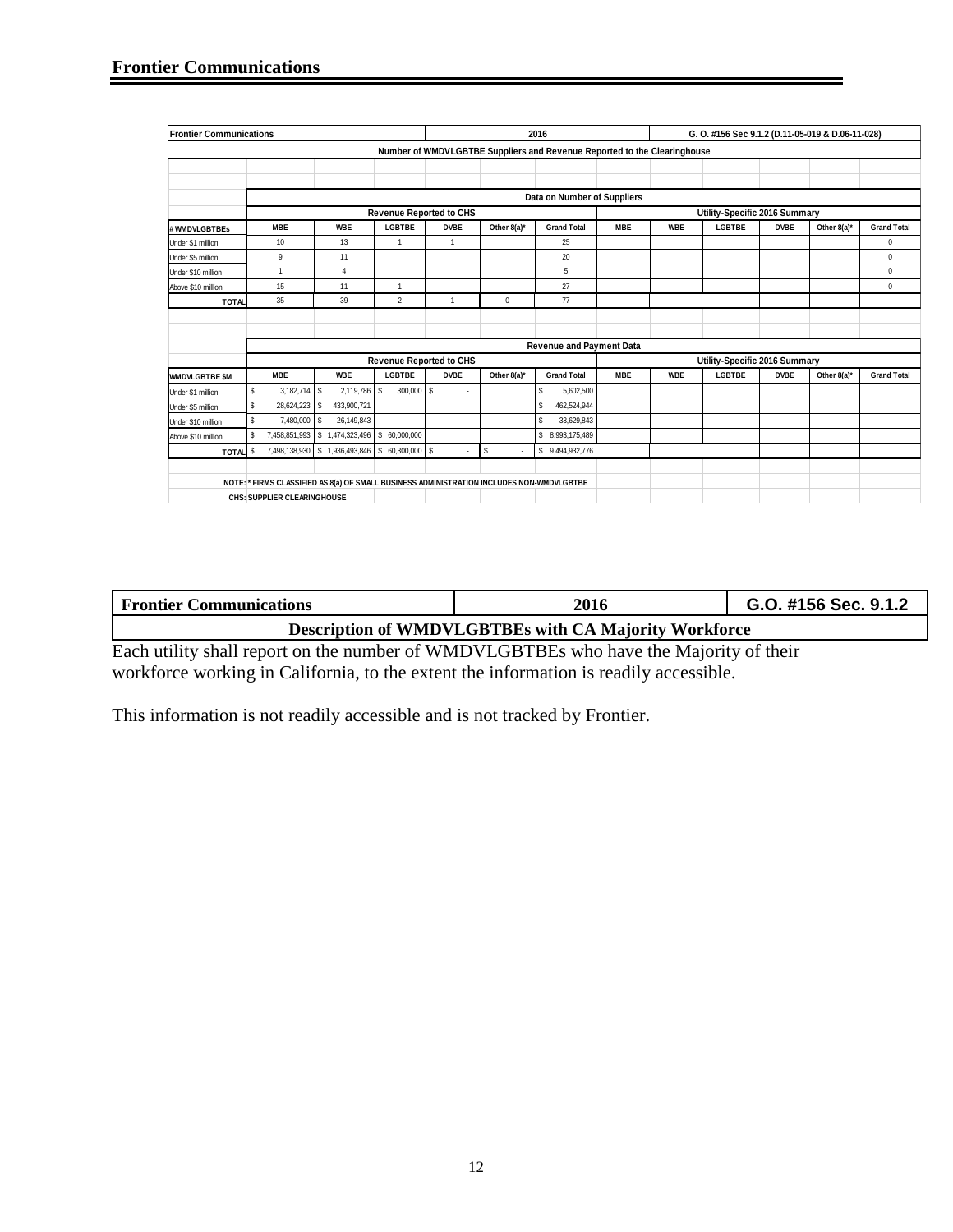## **9.1.3 WMDVLGBTBE PROGRAM EXPENSES**

The following is a summary of Frontier's WMDVLGBTBE program expenses incurred in 2016.

| No. | 1. Expense Category           |              | (Actual)  |
|-----|-------------------------------|--------------|-----------|
|     | Wages                         |              | \$250,000 |
| 2   | Other Employee Expenses       |              | \$10,500  |
| 3   | <b>Program Expenses</b>       |              | \$4800    |
| 4   | <b>Community Sponsorships</b> |              | \$483,000 |
| 5   | <b>Reporting Expenses</b>     |              | \$87,000  |
| 6   | Training                      |              | \$5,000   |
|     | Consultants                   |              | \$0       |
| 8   | Other – Technology            |              | \$50,000  |
| 9   |                               | <b>TOTAL</b> | \$890,300 |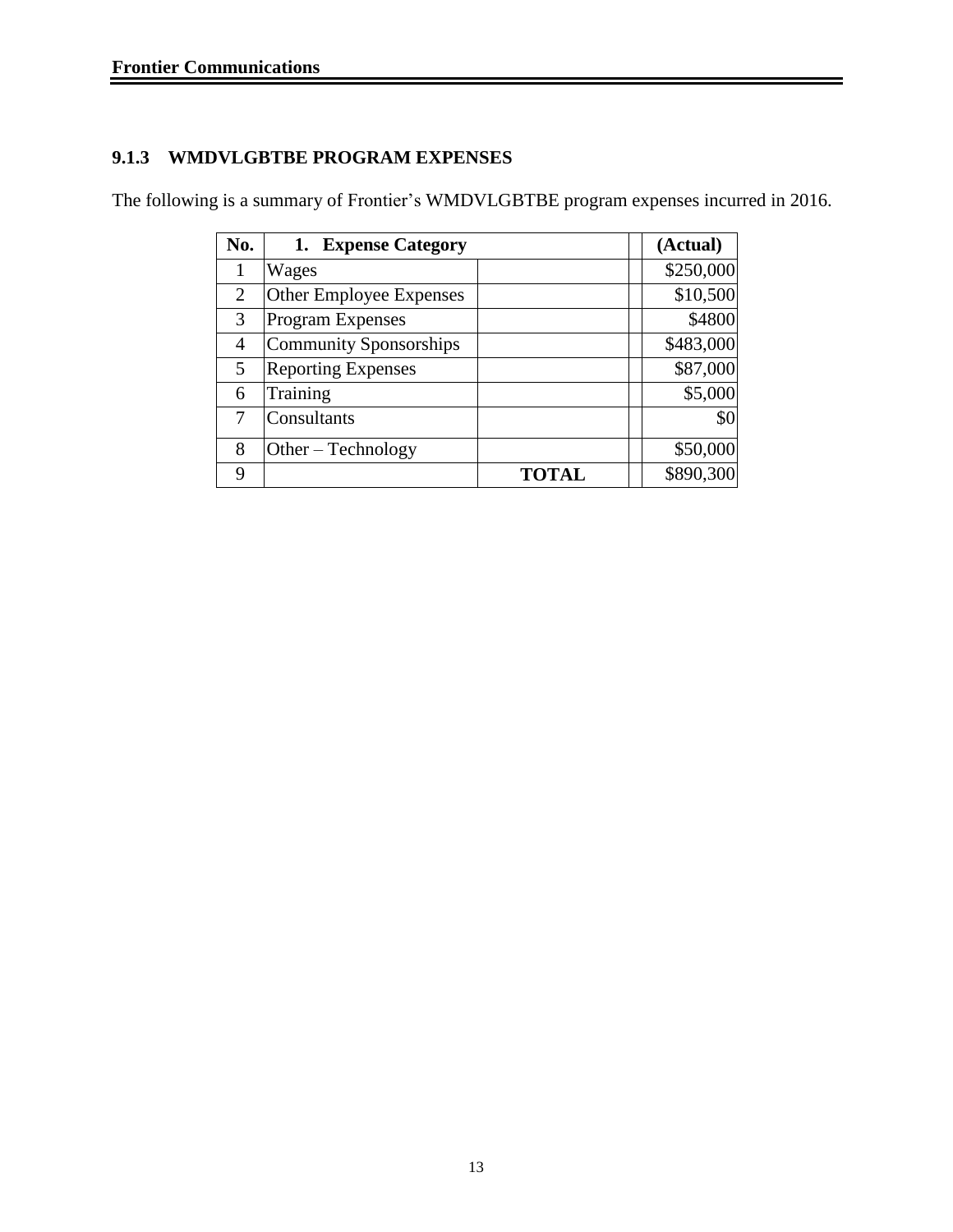#### **9.1.4 A DESCRIPTION OF PROGRESS IN MEETING OR EXCEEDING SET GOALS AND AN EXPLANATION OF ANY CIRCUMSTANCES THAT MAY HAVE CAUSED THE UTILITY TO FALL SHORT OF ITS GOALS:**

In 2016, Frontier spent 25.56% of its procurement dollars with women, minority, disabled veteran and LGBT owned business enterprises. Frontier exceeded the General Order 156 diversity spend goals for women and minority owned business enterprises. However, Frontier's effort with service disabled veterans fell short of the goal. In 2017, the supplier diversity team will continue to work closely within the supply chain/strategic sourcing team to identify opportunities for DVBEs to be included in Frontier's business proposals for various contracts.

| <b>Frontier Communications</b>                                                | 2016                                | G.O. #156 Sec. 9.1.4 |  |
|-------------------------------------------------------------------------------|-------------------------------------|----------------------|--|
|                                                                               | <b>WMDVLGBTBE Results and Goals</b> |                      |  |
|                                                                               |                                     |                      |  |
| Category                                                                      | 2016 Results                        | 2016 Goals           |  |
| <b>Minority Men</b>                                                           | 13.49%                              | 0.00%                |  |
| <b>Minority Women</b>                                                         | 3.20%                               | 0.00%                |  |
| <b>Minority Business Enterprise</b><br>(MBE)                                  | 16.69%                              | 15.00%               |  |
| <b>Women Business Enterprise</b><br>(WBE)                                     | 8.54%                               | 5.00%                |  |
| Lesbian, Gay, Bisexual,<br><b>Transgender Business Enterprise</b><br>(LGBTBE) | 0.01%                               | 0.00%                |  |
| <b>Disabled Veteran Business</b><br>(DVBE)                                    | 0.32%                               | 1.50%                |  |
| <b>TOTAL WMDVLGBTBE</b>                                                       | 25.56%                              | 21.50%               |  |
|                                                                               |                                     |                      |  |
| % - PERCENTAGE OF NET PROCUREMENT                                             |                                     |                      |  |

Breakthrough results were achieved by contracting with vendors in key spend areas. We created strategic partnerships with diverse marketing agencies to place advertisements, manage public relations communications, and help promote brand awareness throughout the region. Frontier partnered with diverse owned outside plant construction companies to act as our prime suppliers in areas of residential installation and repairs, construction of network infrastructure, and various other services. In the logistics and supply chain space, we forged new relationships with diverse suppliers that allow us to strategically place materials where they can be quickly acquired and improve efficiencies in our operations.

Frontier's 2016 results reflect these efforts.

| Category                      | 2015      | 2016         |
|-------------------------------|-----------|--------------|
| <b>Total MWDVLGBTBE Spend</b> | \$711,231 | \$52,510,165 |
| <b>MBE</b> Total              | \$17,503  | \$34,284,530 |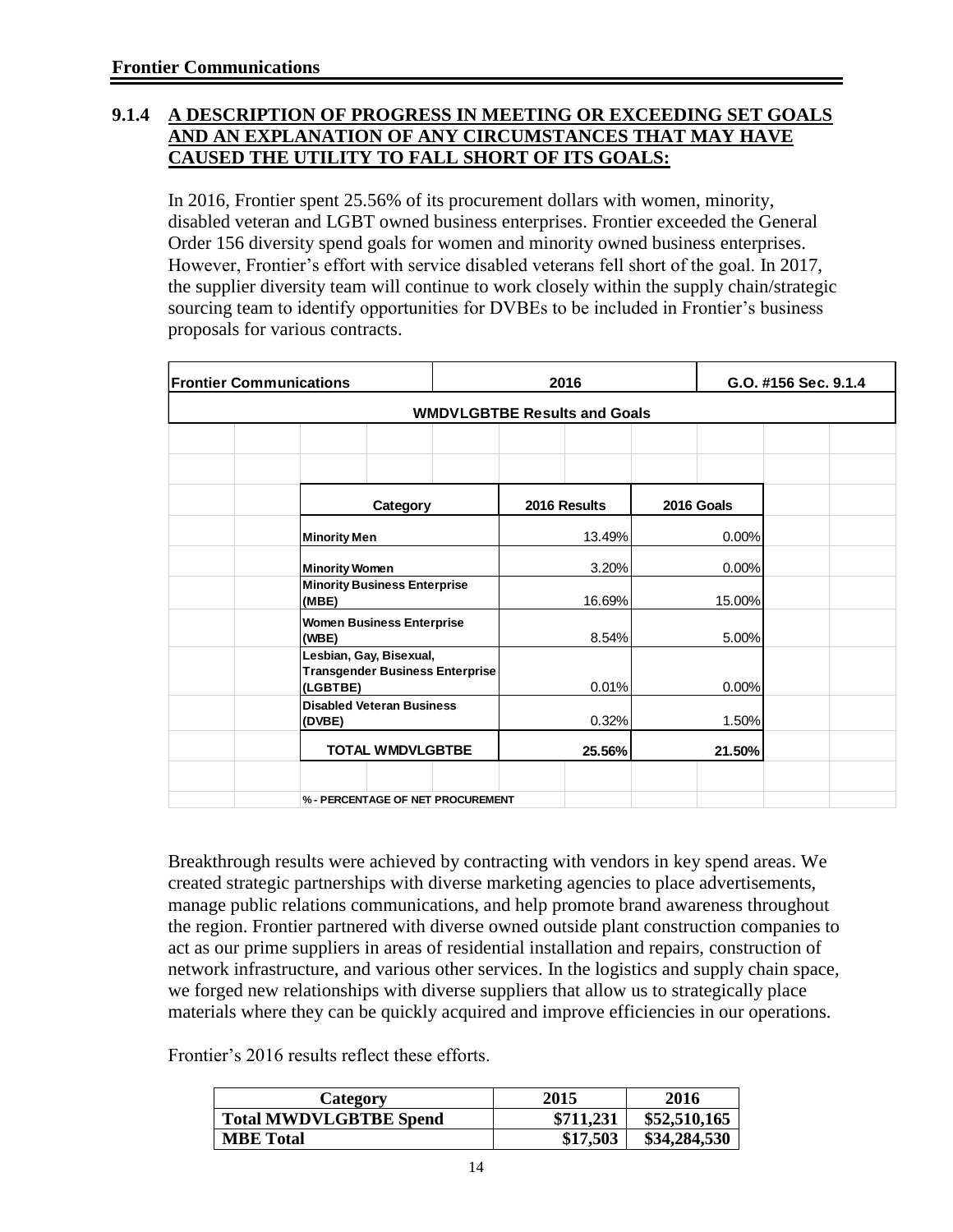| <b>WBE</b> Total  | \$691,292 | \$17,535,088 |
|-------------------|-----------|--------------|
|                   |           |              |
| <b>DVBE</b> Total | \$2,436   | \$661,973    |
| <b>LGBT</b> Total | \$0       | \$28,574     |

The 2016 reported WMDVLGBTBE overall expenditures for Frontier increased by \$51,798,934 over gross procurement in 2015 (\$52,510,165 versus \$711,231) year over year. This increase is attributed to the acquisition of the Verizon wireline footprint in addition to significant improvements made by our supplier diversity team.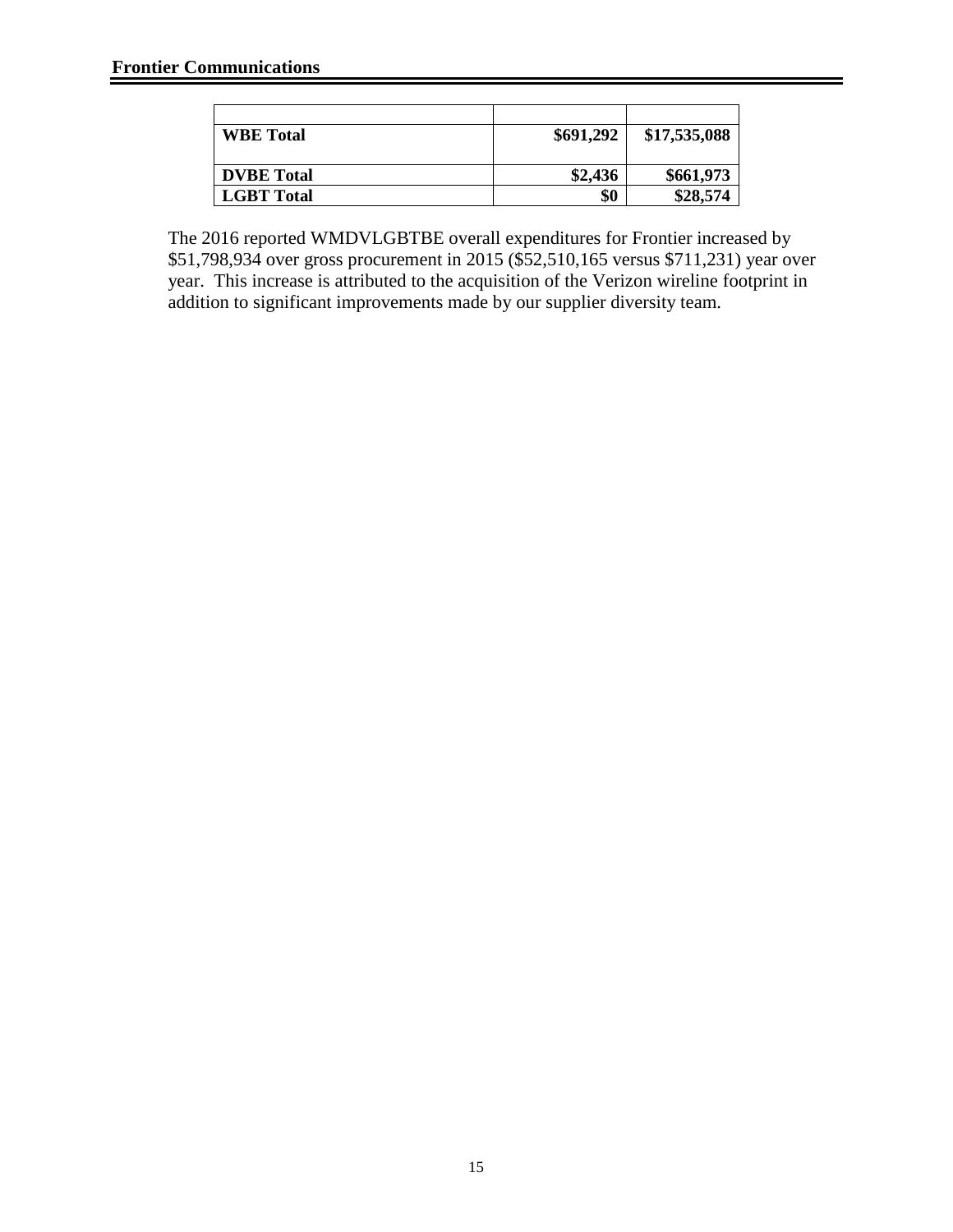#### **9.1.5 A SUMMARY OF PRIME CONTRACTOR UTILIZATION OF WMDVBE SUBCONTRACTORS**

Frontier's supply chain/strategic sourcing department focused on second tier spend that provided a direct means to increase contracting opportunities for WMDVLGBTBEs through prime supplier engagement. Frontier identified and worked with several Frontier prime suppliers who we view as essential to our company's goal to increase the utilization of WMDVLGBTBEs.

In addition, Frontier's supply chain/strategic sourcing department continued to ensure clauses are included in applicable supplier agreements. We also requested that new suppliers certify WMDVLGBTBE status during initial registration via our online portal.

| <b>Frontier Communications</b> |                                                                                          |                                                                                       |                                                    | 2016                                            |                                                                                        | G.O. #156 Sec. 9.1.5                                                                 |                |                                   |  |  |  |
|--------------------------------|------------------------------------------------------------------------------------------|---------------------------------------------------------------------------------------|----------------------------------------------------|-------------------------------------------------|----------------------------------------------------------------------------------------|--------------------------------------------------------------------------------------|----------------|-----------------------------------|--|--|--|
|                                |                                                                                          | Summary of Prime Contractor Utilization of WMDVLGBTBE Subcontractors                  |                                                    |                                                 |                                                                                        |                                                                                      |                |                                   |  |  |  |
|                                |                                                                                          |                                                                                       |                                                    |                                                 |                                                                                        |                                                                                      |                |                                   |  |  |  |
|                                |                                                                                          |                                                                                       |                                                    |                                                 |                                                                                        |                                                                                      |                |                                   |  |  |  |
|                                |                                                                                          |                                                                                       |                                                    |                                                 |                                                                                        |                                                                                      |                |                                   |  |  |  |
|                                | Minority<br><b>Male</b>                                                                  | Minority<br>Female                                                                    | Minority<br><b>Business</b><br>Enterprise<br>(MBE) | Women<br><b>Business</b><br>Enterprise<br>(WBE) | Lesbian, Gay,<br>Bisexual,<br>Transgender<br><b>Business</b><br>Enterprise<br>(LGBTBE) | <b>Disabled</b><br><b>Veterans</b><br><b>Business</b><br><b>Enterprise</b><br>(DVBE) | Other $8(a)^*$ | <b>TOTAL</b><br><b>WMDVLGBTBE</b> |  |  |  |
| Direct \$                      | \$24,347,361                                                                             | \$1,394,017                                                                           | \$25,741,378                                       | \$16,275,574                                    | \$28,574                                                                               | \$112,090                                                                            | \$0            | \$42,157,616                      |  |  |  |
| Subcontracting \$              | \$3,355,771                                                                              | \$5,187,381                                                                           | \$8,543,152                                        | \$1,259,514                                     | \$0                                                                                    | \$549,883                                                                            | \$0            | \$10,352,549                      |  |  |  |
| Total \$                       | \$27,703,132                                                                             | \$6,581,398                                                                           | \$34,284,530                                       | \$17,535,088                                    | \$28,574                                                                               | \$661,973                                                                            | \$0            | \$52,481,591                      |  |  |  |
|                                |                                                                                          |                                                                                       |                                                    |                                                 |                                                                                        |                                                                                      |                |                                   |  |  |  |
| Direct %                       | 11.85%                                                                                   | 0.68%                                                                                 | 12.53%                                             | 7.92%                                           | 0.01%                                                                                  | 0.05%                                                                                | 0.00%          | 20.52%                            |  |  |  |
| Subcontracting %               | 1.63%                                                                                    | 2.53%                                                                                 | 4.16%                                              | 0.61%                                           | 0.00%                                                                                  | 0.27%                                                                                | 0.00%          | 5.04%                             |  |  |  |
| Total %                        | 13.49%                                                                                   | 3.20%                                                                                 | 16.69%                                             | 8.54%                                           | 0.01%                                                                                  | 0.32%                                                                                | 0.00%          | 25.56%                            |  |  |  |
| Net Procurement**              |                                                                                          | \$205,425,614                                                                         |                                                    |                                                 |                                                                                        |                                                                                      |                |                                   |  |  |  |
|                                | NOTE: *FIRMS CLASSIFIED AS 8(a) OF SMALL BUSINESS ADMINISTRATION INCLUDES NON-WMDVLGBTBE |                                                                                       |                                                    |                                                 |                                                                                        |                                                                                      |                |                                   |  |  |  |
|                                |                                                                                          | *NET PROCUREMENT INCLUDES PURCHASE ORDER, NON-PURCHASE ORDER, AND CREDIT CARD DOLLARS |                                                    |                                                 |                                                                                        |                                                                                      |                |                                   |  |  |  |
|                                |                                                                                          | % - PERCENTAGE OF NET PROCUREMENT                                                     |                                                    |                                                 |                                                                                        |                                                                                      |                |                                   |  |  |  |
|                                | Direct - DIRECT PROCUREMENT                                                              |                                                                                       |                                                    |                                                 |                                                                                        |                                                                                      |                |                                   |  |  |  |
|                                | Sub - SUBCONTRACTOR PROCUREMENT                                                          |                                                                                       |                                                    |                                                 |                                                                                        |                                                                                      |                |                                   |  |  |  |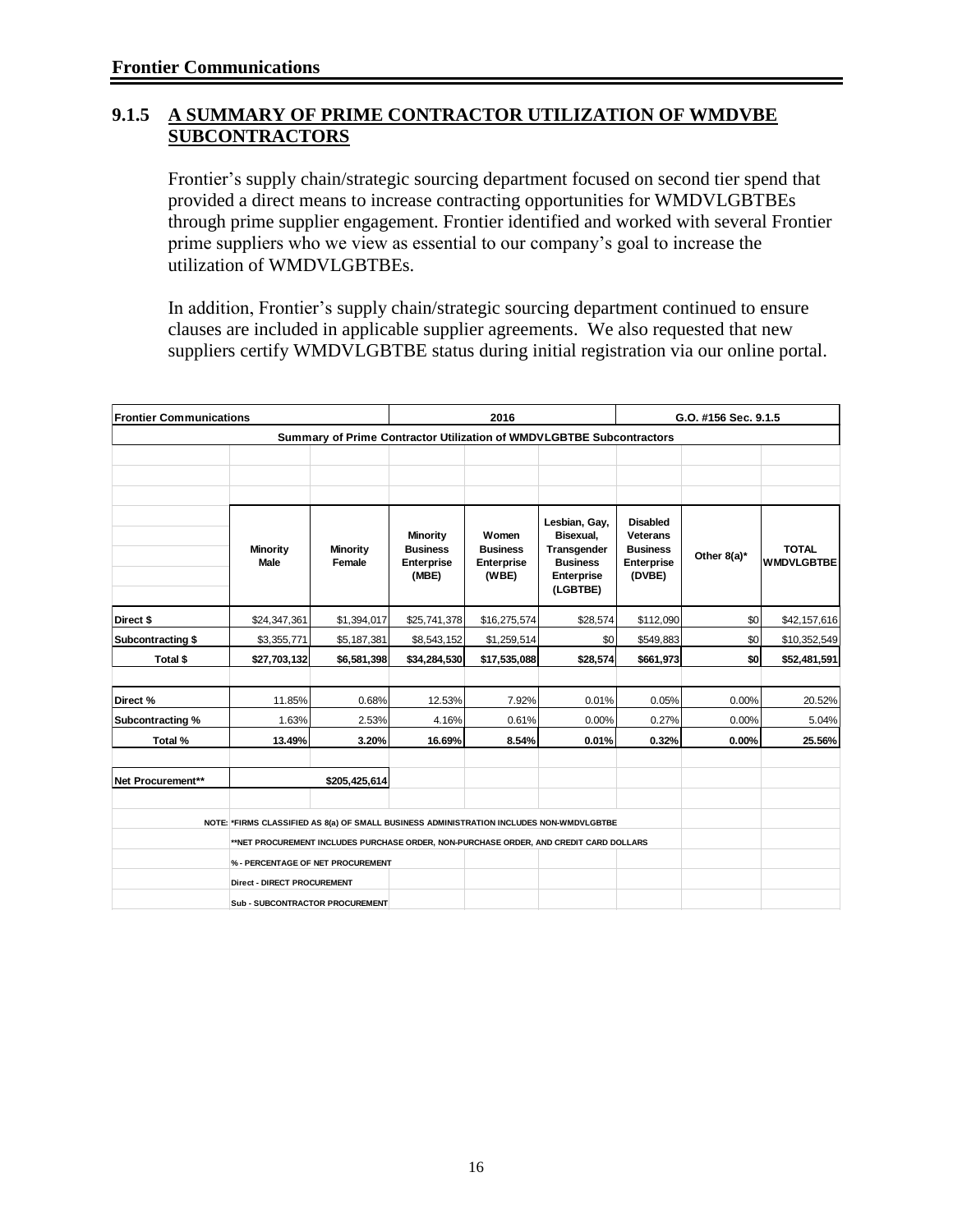#### **9.1.6 A LIST OF WMDVBE COMPLAINTS RECEIVED DURING THE PAST YEAR, ACCOMPANIED BY A BRIEF DESCRIPTION OF THE NATURE OF EACH COMPLAINT AND ITS RESOLUTION OR CURRENT STATUS:**

Frontier maintained an internal appeals process as outlined in GO 156, Section 7, to accept, review and resolve complaints relating to Frontier's supplier diversity program. Frontier did not receive any formal complaints filed with the CPUC in connection with its program during the 2016 reporting period.

#### **9.1.7 A DESCRIPTION OF ANY EFFORTS MADE TO RECRUIT WMDVLGBTBE SUPPLIERS OF PRODUCTS OR SERVICES IN PURCHASING CATEGORIES WHERE WMDVLGBTBE UTILIZATION HAS BEEN LOW, SUCH AS LEGAL AND FINANCIAL SERVICES, FUEL PROCUREMENT, AND AREAS THAT ARE CONSIDERED HIGHLY TECHNICAL IN NATURE.**

Frontier continued to focus on areas of low utilization. To identify diverse suppliers in areas of low utilization, Frontier has:

- Searched for WMDVLGBTBEs within the low utilization categories to make contact and develop relationships that may lead to procurement opportunities.
- Worked actively with other utilities to share ideas on how to identify and solicit new WMDVLGBTBEs.
- Worked with WMDVLGBTBEs that are not certified with the Clearinghouse to complete the necessary documentation to become certified.

#### **9.1.11 WMDVLGBTBE Fuel Procurement**

Not Applicable

#### **10.0 2016 ANNUAL PLAN**

#### **10.1.1 SHORT, MID-TERM AND LONG-TERM GOALS:**

GO 156, Section 10.1.1 requires that the annual plan include a discussion of the short-, mid- and long-term goals as required by Section 8. Frontier has provided on the attached spreadsheet its short-, mid-, and long-term goals, with a breakdown by Standard Industrial Classification (SIC) Major Group, and Product category, for the utilization of WMDVLGBTBE vendors. Frontier's short-, mid- and long-term goals recognize our continued commitment to provide WMDVLGBTBEs opportunities.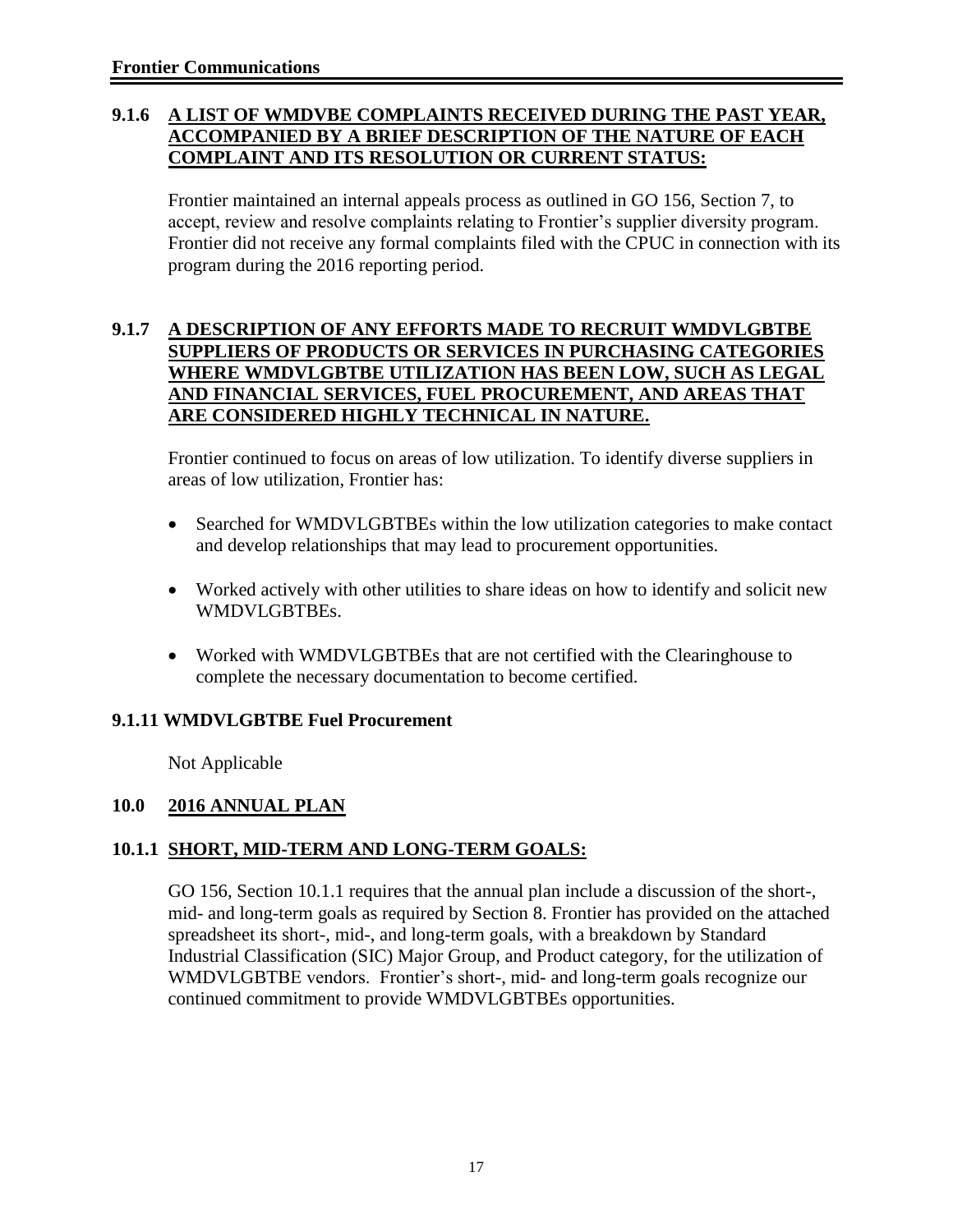**ATTACHMENT C Page 16**

| Eronti | 2040 of Bones                                                                     | #156 Sec. 10.1. |
|--------|-----------------------------------------------------------------------------------|-----------------|
|        | WMDVLGBTBE Annual SHORT, MID, AND LONG-TERM Goals by Product and Service Category |                 |

|                                                                           |       |                                                 | Short-Term [2018]                                                                                                                                                |       |                                 |       |                                                 | Mid-Term [2020]                                                                        |                                                                               |                   | Long-Term [2022]                                          |                                                        |                                                                                        |                                                                 |                   |  |
|---------------------------------------------------------------------------|-------|-------------------------------------------------|------------------------------------------------------------------------------------------------------------------------------------------------------------------|-------|---------------------------------|-------|-------------------------------------------------|----------------------------------------------------------------------------------------|-------------------------------------------------------------------------------|-------------------|-----------------------------------------------------------|--------------------------------------------------------|----------------------------------------------------------------------------------------|-----------------------------------------------------------------|-------------------|--|
| <b>Business</b><br>Enterprise                                             |       | Women<br><b>Business</b><br>Enterprise<br>(WBE) | <b>Disabled</b><br>Lesbian, Gay,<br>Bisexual.<br>Veterans<br><b>Business</b><br>Transgender<br><b>Business</b><br>Enterprise<br>(DVBE)<br>Enterprise<br>(LGBTBE) |       | <b>WMDVLGBTBE</b><br>Enterprise |       | Women<br><b>Business</b><br>Enterprise<br>(WBE) | Lesbian, Gay,<br>Bisexual.<br>Transgender<br><b>Business</b><br>Enterprise<br>(LGBTBE) | <b>Disabled</b><br>Veterans<br><b>Business</b><br><b>Enterprise</b><br>(DVBE) | <b>WMDVLGBTBE</b> | Minority<br><b>Business</b><br><b>Enterprise</b><br>(MBE) | Women<br><b>Business</b><br><b>Enterprise</b><br>(WBE) | Lesbian, Gay,<br>Bisexual.<br>Transgender<br><b>Business</b><br>Enterprise<br>(LGBTBE) | Disabled<br>Veterans<br><b>Business</b><br>Enterprise<br>(DVBE) | <b>WMDVLGBTBE</b> |  |
| <b>Products</b>                                                           |       |                                                 |                                                                                                                                                                  |       |                                 |       |                                                 |                                                                                        |                                                                               |                   |                                                           |                                                        |                                                                                        |                                                                 |                   |  |
| 34 Fabricated Metal Products, Except Machinery & Transport Equipment      | 0.00% | 0.06%                                           | 0.00%                                                                                                                                                            | 0.00% | 0.06%                           | 0.00% | 0.08%                                           | 0.00%                                                                                  | 0.00%                                                                         | 0.08%             | 0.00%                                                     | 0.08%                                                  | 0.00%                                                                                  | 0.00%                                                           | 0.08%             |  |
| 35 Industrial and Commercial Machinery & Computer Equipment               | 5.00% | 0.00%                                           | 0.00%                                                                                                                                                            | 0.00% | 5.00%                           | 6.25% | 0.00%                                           | 0.00%                                                                                  | 0.00%                                                                         | 6.25%             | 6.88%                                                     | 0.00%                                                  | 0.00%                                                                                  | 0.00%                                                           | 6.88%             |  |
| 36 Electric, Electrical Equipment & Components, Except Computer Equipment | 0.10% | 0.02%                                           | 0.00%                                                                                                                                                            | 0.00% | 0.12%                           | 0.13% | 0.02%                                           | 0.00%                                                                                  | 0.00%                                                                         | 0.15%             | 0.14%                                                     | 0.02%                                                  | 0.00%                                                                                  | 0.00%                                                           | 0.16%             |  |
| 38 Measure/Analyze/Control Instruments                                    | 0.00% | 0.00%                                           | 0.00%                                                                                                                                                            | 0.00% | 0.00%                           | 0.00% | 0.00%                                           | 0.00%                                                                                  | 0.00%                                                                         | 0.00%             | 0.00%                                                     | 0.00%                                                  | 0.00%                                                                                  | 0.00%                                                           | 0.00%             |  |
| 50 Wholesale Trade - Durable Goods                                        | 1.50% | 3.00%                                           | 0.00%                                                                                                                                                            | 0.50% | 5.00%                           | 1.87% | 3.75%                                           | 0.00%                                                                                  | 0.63%                                                                         | 6.25%             | 2.06%                                                     | 4.13%                                                  | 0.00%                                                                                  | 0.69%                                                           | 6.87%             |  |
| 51 Wholesale Trade - Nondurable Goods                                     | 0.00% | 0.00%                                           | 0.00%                                                                                                                                                            | 0.00% | 0.00%                           | 0.00% | 0.00%                                           | 0.00%                                                                                  | 0.00%                                                                         | 0.00%             | 0.00%                                                     | 0.00%                                                  | 0.00%                                                                                  | 0.00%                                                           | 0.00%             |  |
| Subtotal                                                                  | 6.60% | 3.08%                                           | 0.009                                                                                                                                                            | 0.50% | 10.18%                          | 8.25% | 3.85%                                           | 0.00%                                                                                  | 0.63%                                                                         | 12.72%            | 9.07%                                                     | 4.23%                                                  | 0.00%                                                                                  | 0.69%                                                           | 14.00%            |  |

| <b>Services</b>                                                     | Minority<br><b>Business</b><br><b>Enterprise</b><br>(MBE) | Women<br><b>Business</b><br>Enterprise<br>(WBE) | Lesbian, Gav.<br>Bisexual.<br><b>Transgender</b><br><b>Business</b><br>Enterprise<br>(LGBTBE) | <b>Disabled</b><br>Veterans<br><b>Business</b><br>Enterprise<br>(DVBE) | <b>WMDVLGBTBE</b> | <b>Minority</b><br><b>Business</b><br>Enterprise<br>(MBE) | Women<br><b>Business</b><br>Enterprise<br>(WBE) | Lesbian, Gav.<br>Bisexual.<br>Transgender<br><b>Business</b><br>Enterprise<br>(LGBTBE) | <b>Disabled</b><br>Veterans<br><b>Business</b><br>Enterprise<br>(DVBE) | <b>WMDVLGBTBE</b> | Minority<br><b>Business</b><br>Enterprise<br>(MBE) | Women<br><b>Business</b><br><b>Enterprise</b><br>(WBE) | Lesbian, Gav.<br>Bisexual<br>Transgender<br><b>Business</b><br><b>Enterprise</b><br>(LGBTBE) | <b>Disabled</b><br><b>Veterans</b><br><b>Business</b><br>Enterprise<br>(DVBE) | <b>WMDVLGBTBE</b> |  |  |
|---------------------------------------------------------------------|-----------------------------------------------------------|-------------------------------------------------|-----------------------------------------------------------------------------------------------|------------------------------------------------------------------------|-------------------|-----------------------------------------------------------|-------------------------------------------------|----------------------------------------------------------------------------------------|------------------------------------------------------------------------|-------------------|----------------------------------------------------|--------------------------------------------------------|----------------------------------------------------------------------------------------------|-------------------------------------------------------------------------------|-------------------|--|--|
| 13 Oil & Gas Extraction                                             | 0.00%                                                     | 0.00%                                           | 0.00%                                                                                         | 0.00%                                                                  | 0.00%             | 0.00%                                                     | 0.00%                                           | 0.00%                                                                                  | 0.00%                                                                  | 0.00%             | 0.00%                                              | 0.00%                                                  | 0.00%                                                                                        | 0.00%                                                                         | 0.00%             |  |  |
| 15 Building Construction - General Contractors & Operative Builders | 0.03%                                                     | 0.17%                                           | 0.00%                                                                                         | 0.00%                                                                  | 0.20%             | 0.03%                                                     | 0.19%                                           | 0.00%                                                                                  | 0.00%                                                                  | 0.22%             | 0.03%                                              | 0.21%                                                  | 0.00%                                                                                        | 0.00%                                                                         | 0.24%             |  |  |
| 16 Heavy Construction, Except Building Construction Contractors     | 1.45%                                                     | 0.35%                                           | 0.00%                                                                                         | 0.00%                                                                  | 1.80%             | 1.60%                                                     | 0.39%                                           | 0.00%                                                                                  | 0.00%                                                                  | 1.98%             | 1.75%                                              | 0.43%                                                  | 0.00%                                                                                        | 0.00%                                                                         | 2.18%             |  |  |
| 17 Construction- Special Trades                                     | 3.68%                                                     | 1.16%                                           | 0.00%                                                                                         | 0.00%                                                                  | 4.83%             | 4.04%                                                     | 2.50%                                           | 0.00%                                                                                  | 0.00%                                                                  | 6.54%             | 4.45%                                              | 2.75%                                                  | 0.00%                                                                                        | 0.00%                                                                         | 7.20%             |  |  |
| 39 Misc Manufacturing Industries                                    | 0.01%                                                     | 0.00%                                           | 0.00%                                                                                         | 0.00%                                                                  | 0.01%             | 0.01%                                                     | 0.00%                                           | 0.00%                                                                                  | 0.00%                                                                  | 0.01%             | 0.01%                                              | 0.00%                                                  | 0.00%                                                                                        | 0.00%                                                                         | 0.01%             |  |  |
| 48 Communications                                                   | 5.00%                                                     | 2.60%                                           | 0.00%                                                                                         | 1.00%                                                                  | 8.60%             | 5.50%                                                     | 2.86%                                           | 0.00%                                                                                  | 1.10%                                                                  | 9.46%             | 6.05%                                              | 3.14%                                                  | 0.00%                                                                                        | 1.21%                                                                         | 10.40%            |  |  |
| 55 Automotive Dealers & Gasoline Service Stations                   | 0.00%                                                     | 0.00%                                           | 0.00%                                                                                         | 0.00%                                                                  | 0.00%             | 0.00%                                                     | 0.00%                                           | 0.00%                                                                                  | 0.00%                                                                  | 0.00%             | 0.00%                                              | 0.00%                                                  | 0.00%                                                                                        | 0.00%                                                                         | 0.00%             |  |  |
| <b>73 Business Services</b>                                         | 5.48%                                                     | 1.80%                                           | 0.00%                                                                                         | 0.00%                                                                  | 7.28%             | 6.02%                                                     | 4.50%                                           | 0.00%                                                                                  | 0.00%                                                                  | 10.52%            | 6.63%                                              | 4.95%                                                  | 0.00%                                                                                        | 0.00%                                                                         | 11.58%            |  |  |
| 75 Automotive Repair, Services & Parking                            | 0.00%                                                     | 0.00%                                           | 0.00%                                                                                         | 0.00%                                                                  | 0.00%             | 0.00%                                                     | 0.00%                                           | 0.00%                                                                                  | 0.00%                                                                  | 0.00%             | 0.00%                                              | 0.00%                                                  | 0.00%                                                                                        | 0.00%                                                                         | 0.00%             |  |  |
| 81 Legal Services                                                   | 0.00%                                                     | 0.00%                                           | 0.00%                                                                                         | 0.00%                                                                  | 0.00%             | 0.00%                                                     | 0.00%                                           | 0.00%                                                                                  | 0.00%                                                                  | 0.00%             | 0.00%                                              | 0.00%                                                  | 0.00%                                                                                        | 0.00%                                                                         | 0.00%             |  |  |
| 87 Engineering, Accounting, Research, Mgmt, & Related Services      | 1.26%                                                     | 0.04%                                           | 0.00%                                                                                         | 0.00%                                                                  | 1.30%             | 2.00%                                                     | 0.50%                                           | 0.00%                                                                                  | 0.00%                                                                  | 2.50%             | 2.20%                                              | 0.55%                                                  | 0.00%                                                                                        | 0.00%                                                                         | 2.75%             |  |  |
| 89 Services, Not Elsewhere Classified                               | 0.00%                                                     | 0.01%                                           | 0.50%                                                                                         | 0.50%                                                                  | 1.01%             | 0.00%                                                     | 0.01%                                           | 1.00%                                                                                  | 0.55%                                                                  | 1.56%             | 0.00%                                              | 0.01%                                                  | 1.50%                                                                                        | 0.61%                                                                         | 2.12%             |  |  |
| Subtotal                                                            | 16.91%                                                    | 6.13%                                           | 0.50%                                                                                         | 1.50%                                                                  | 25.04%            | 19.21%                                                    | 10.95%                                          | 1.00%                                                                                  | 1.65%                                                                  | 32.81%            | 21.13%                                             | 12.05%                                                 | 1.50%                                                                                        | 1.82%                                                                         | 36.49%            |  |  |
|                                                                     |                                                           |                                                 |                                                                                               |                                                                        |                   |                                                           |                                                 |                                                                                        |                                                                        |                   |                                                    |                                                        |                                                                                              |                                                                               |                   |  |  |
| <b>TOTAL</b>                                                        | 23.50%                                                    | 9.21%                                           | 0.50%                                                                                         | 2.00%                                                                  | 35.22%            | 27.46%                                                    | 14.80%                                          | 1.00%                                                                                  | 2.28%                                                                  | 45.53%            | 30.20%                                             | 16.28%                                                 | 1.50%                                                                                        | 2.50%                                                                         | 50.49%            |  |  |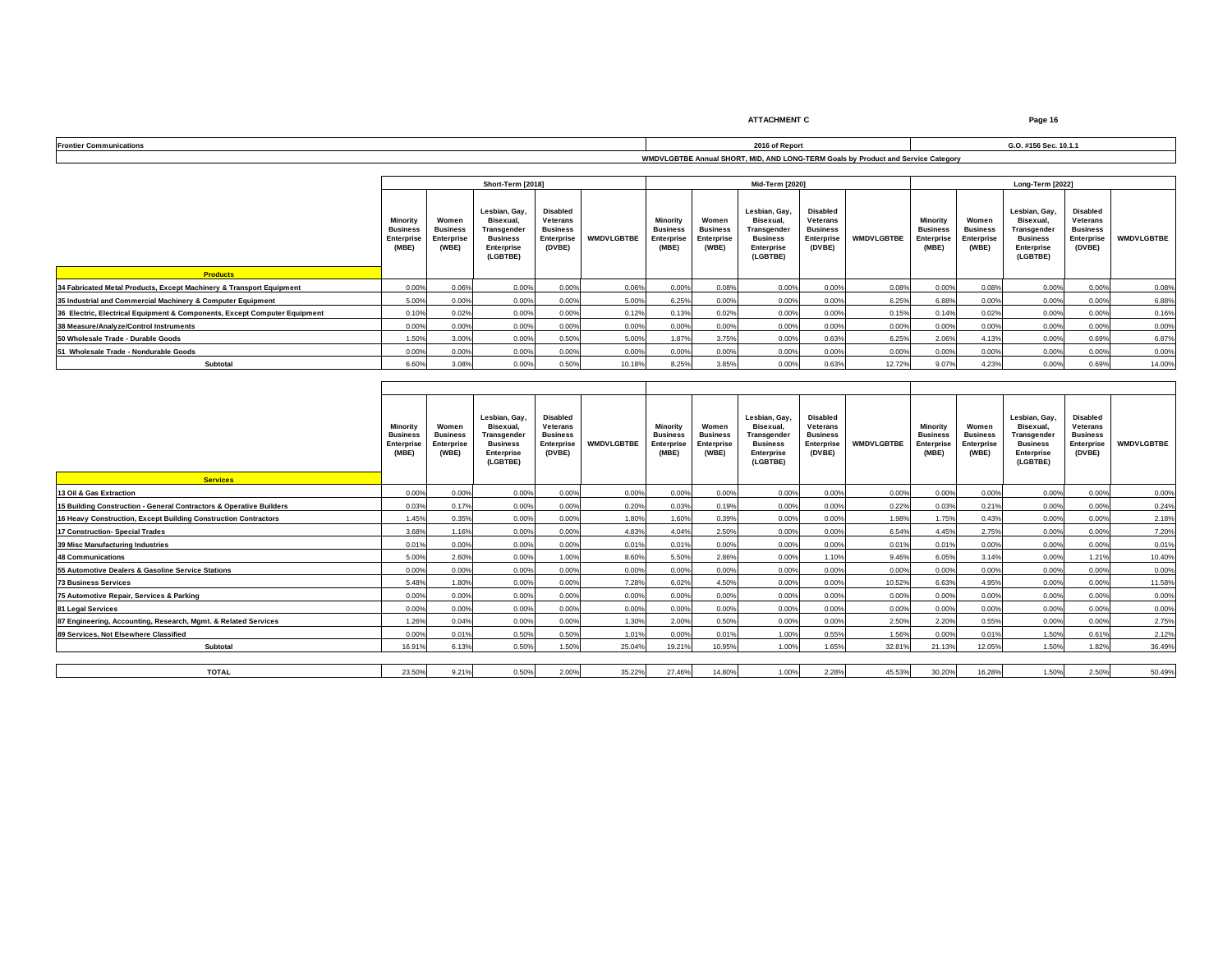#### **10.1.2 A DESCRIPTION OF WMDVLGBTBE PROGRAM INTERNAL AND EXTERNAL ACTIVITIES PLANNED FOR THE NEXT CALENDAR YEAR:**

#### **PLANNED WMDVLGBTBE PROGRAM ACTIVITIES FOR 2017**

Frontier is committed to continuing to strengthen its supplier diversity results. Frontier's supplier diversity team will lead internal and external activities to further develop our program and increase opportunities for WMDVLGBTBEs. A summary of these activities are described below:

#### **INTERNAL PROGRAM ACTIVITIES**

- Develop and implement strategic plans to increase commitments to existing diverse suppliers and to provide opportunities for suppliers in low utilization areas.
- Increase supplier diversity's participation on cross-functional teams for RFPs and contracts to drive inclusion of diverse suppliers as subcontractors/2nd tier vendors in Frontier procurement opportunities.
- Partner and collaborate with internal business leaders to develop and implement strategies to increase diverse spend.
- Partner with sourcing and strategic prime suppliers to ensure multi-tier diversity inclusion.
- Communicate Frontier's short- and long-term supplier diversity related strategic directions to key internal stakeholders.
- Regularly monitor, review and analyze reports to track progress to ensure diversity initiatives are being executed.
- Continue to collaborate with minority and non-minority advocacy organizations and prime contractors to support doing business with and encourage economic development of MWDVLGBTBEs.
- Encourage Frontier's prime suppliers to diversify their base of MWDVLGBTBE suppliers and subcontractors, and develop relationships that would be mutually beneficial.
- In 2016, we added categories to our systems to allow us to identify LGBTBE suppliers. As a result, we were able to provide procurement opportunities to two LGBTBE suppliers for both products and services. In 2017, Frontier will make a more concentrated effort to include LGBTBE suppliers into our sourcing processes. We will work with local community based organizations to partner in the growth of this area. We will also use our internal supplier portal to identify suppliers as well as the Supplier Clearinghouse database and IBM Supplier Connection portal.

#### **EXTERNAL PROGRAM ACTIVITIES**

Frontier will continue to develop its supplier diversity program, with an emphasis on outreach to the supplier community, web-based tools to allow effective supplier access, and the development of best practices. Frontier will also closely monitor opportunities to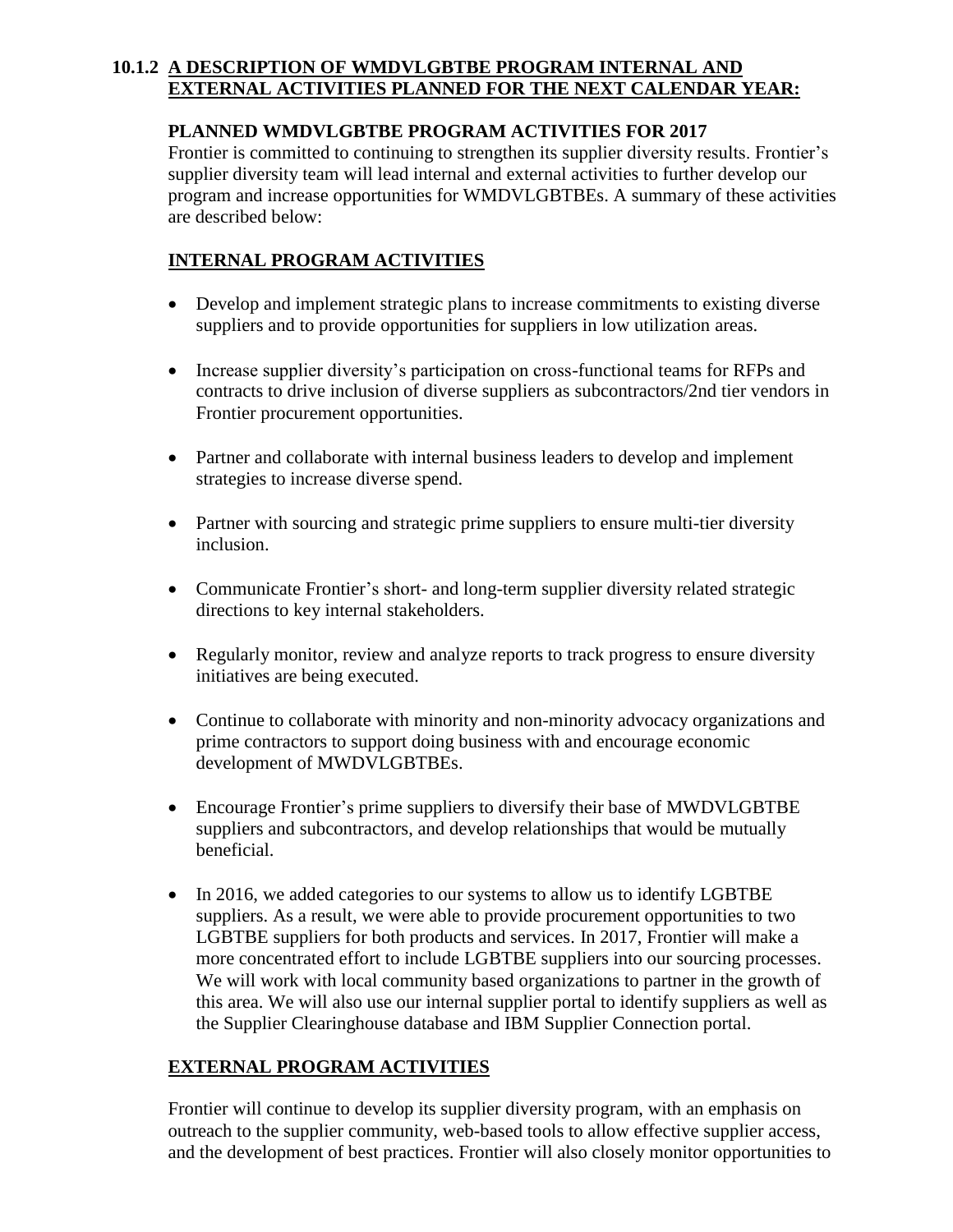increase spending results, to promote supplier diversity and to meet its objectives, including:

- Work with various chambers of commerce and business associations to conduct oneon-one meetings between WMDVLGBTBEs and Frontier's sourcing leaders to discuss both current opportunities in California and general Frontier requirements for the applicable product or service.
- Participate in local, regional and national supplier diversity events such as: conferences, forums, symposiums, trade fairs and workshops to build awareness of Frontier's procurement requirements by participating in business matchmaking and one-on-one supplier meetings.
- Work closely with prime suppliers to ensure that they meet their 2nd tier utilization requirements and review and expand areas of opportunity for diverse spend.

#### **10.1.3 PLANS FOR RECRUITING WMDVLGBTBE VENDORS OF LOW UTILIZED AREAS:**

Frontier will continue to:

- Develop and implement strategic plans to increase commitments to existing diverse suppliers and to provide opportunities for suppliers in low utilization areas.
- Work with community organizations to drive diverse participation in Frontier sourcing opportunities.
- Benchmark with other utilities to identify diverse suppliers in low utilization areas.
- Increase supplier diversity's participation on cross functional teams for RFPs for services that historically have lower levels of diverse spend including alternate sales channels, network electronics and professional services to drive inclusion of diverse suppliers for procurement opportunities.

#### **10.1.4 PLANS FOR SEEKING AND/OR RECRUITING WMDVLGBTBE VENDORS IN ANY EXCLUDED CATEGORY AND AREAS WHERE SUPPLIERS ARE CURRENTLY UNAVAILABLE:**

The CPUC issued Decision 05-11-024 on November 13, 2005 in which it eliminated the use of exclusions in reporting diversity procurement results. Frontier has not used exclusions in providing this report.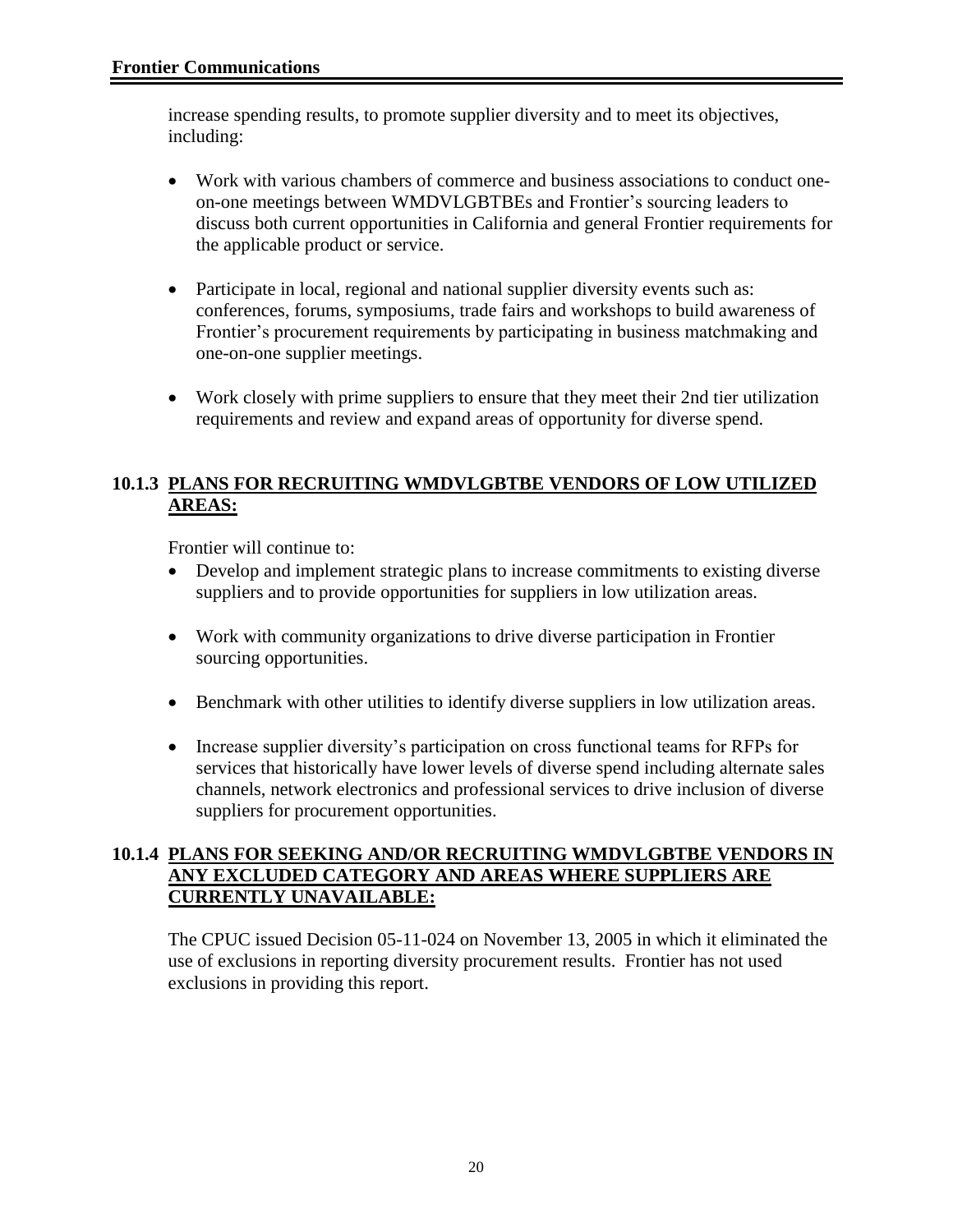#### **10.1.5 PLANS FOR ENCOURAGING BOTH PRIME CONTRACTORS AND GRANTEES TO ENGAGE WMDVLGBTBEs IN SUBCONTRACTS IN ALL CATEGORIES WHICH PROVIDE SUBCONTRACTING OPPORTUNITIES:**

Frontier will continue to encourage its prime suppliers to measure and report on their utilization of WMDVLGBTBE vendors as subcontractors and provide reliable detailed reporting of such activity for inclusion on this report. We will review spending activity on a monthly basis to continuously identify areas of opportunity. Reporting will be done on a quarterly basis.

Frontier will continue to work closely with prime suppliers to encourage them to utilize WMDVLGBTBEs for subcontracting opportunities and review and expand areas of opportunity for diverse spend. In addition, the company's Procurement Department will make efforts to ensure that a clause asking suppliers to include WMDVLGBTBE subcontractors, as appropriate, and report on resulting WMDVLGBTBE activity is part of future agreements.

To further develop activities with both prime and subcontractors, Frontier will host quarterly matchmaking sessions held in partnership with community based organizations. These matchmaking sessions will focus on matching our prime vendors with diverse subcontractors in the areas of Professional Services, Outside Plant Construction, Facilities Goods and Services, Marketing Goods and Services, Technology, Engineering, Fleet Maintenance and Repair Items, and other miscellaneous goods and services.

#### **10.1.6 PLANS FOR COMPLYING WITH THE WMDVLGBTBE PROGRAM GUIDELINES ESTABLISHED BY PU CODE 8283.**

Frontier will continue its efforts to identify and include as many WMDVLGBTBEs as possible in its procurement activities and to follow the program guidelines established by the CPUC. Frontier's senior procurement department management will continue to actively communicate to their direct reports the need to positively influence WMDVLGBTBE activity and meet Frontier's goals. In addition, we have added a supplier diversity status update to the docket of our bi-weekly staff meetings within the sourcing organization. This is a time for employees to share opportunities, recent successes and for our director of supplier diversity to share updates on the program.

#### **Annual Energy Product Results by Ethnicity and WMDVLGBTBE Certification**

Not applicable.

#### **Annual Power Product Results by Ethnicity and WMDVLGBTBE Certification**

Not applicable.